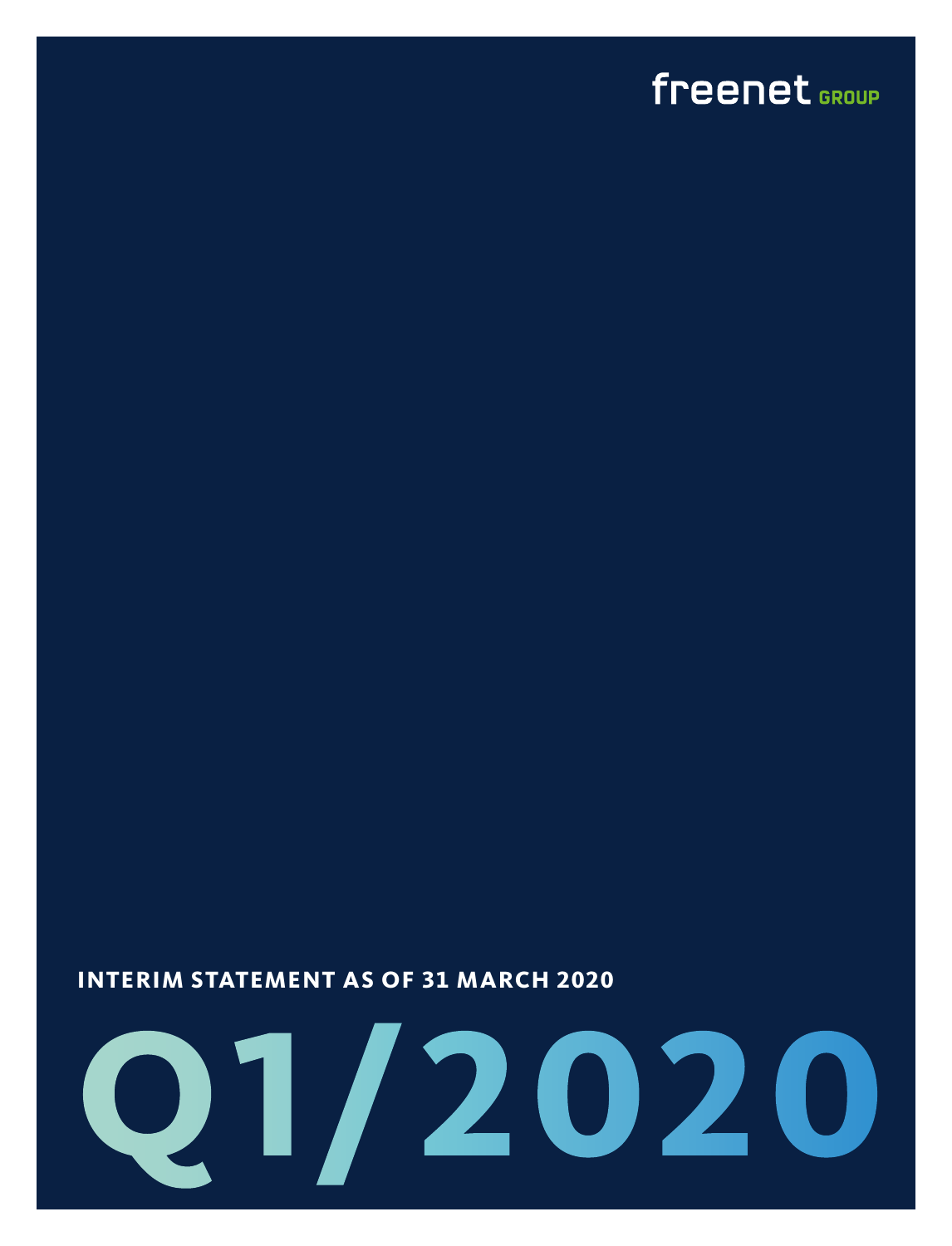# **CONTENT**

| <b>OVERVIEW OF</b>         |                 |
|----------------------------|-----------------|
| <b>KEY FINANCIALS</b>      | 01              |
| COURSE OF BUSINESS         |                 |
| AND SIGNIFICANT EVENTS     | 04              |
|                            |                 |
| NET ASSETS, FINANCIAL      |                 |
| POSITION AND RESULTS       |                 |
| OF OPERATIONS              | 07              |
| FINANCIAL MANAGEMENT       | 10              |
|                            |                 |
| REPORT ON OPPORTUNITIES    |                 |
| AND RISKS                  | 12              |
| REPORT ON EXPECTED         |                 |
| <b>DEVELOPMENTS</b>        | $\overline{13}$ |
|                            |                 |
| <b>SELECTED</b>            |                 |
| FINANCIAL INFORMATION      | 14              |
|                            |                 |
| <b>FURTHER INFORMATION</b> | 20              |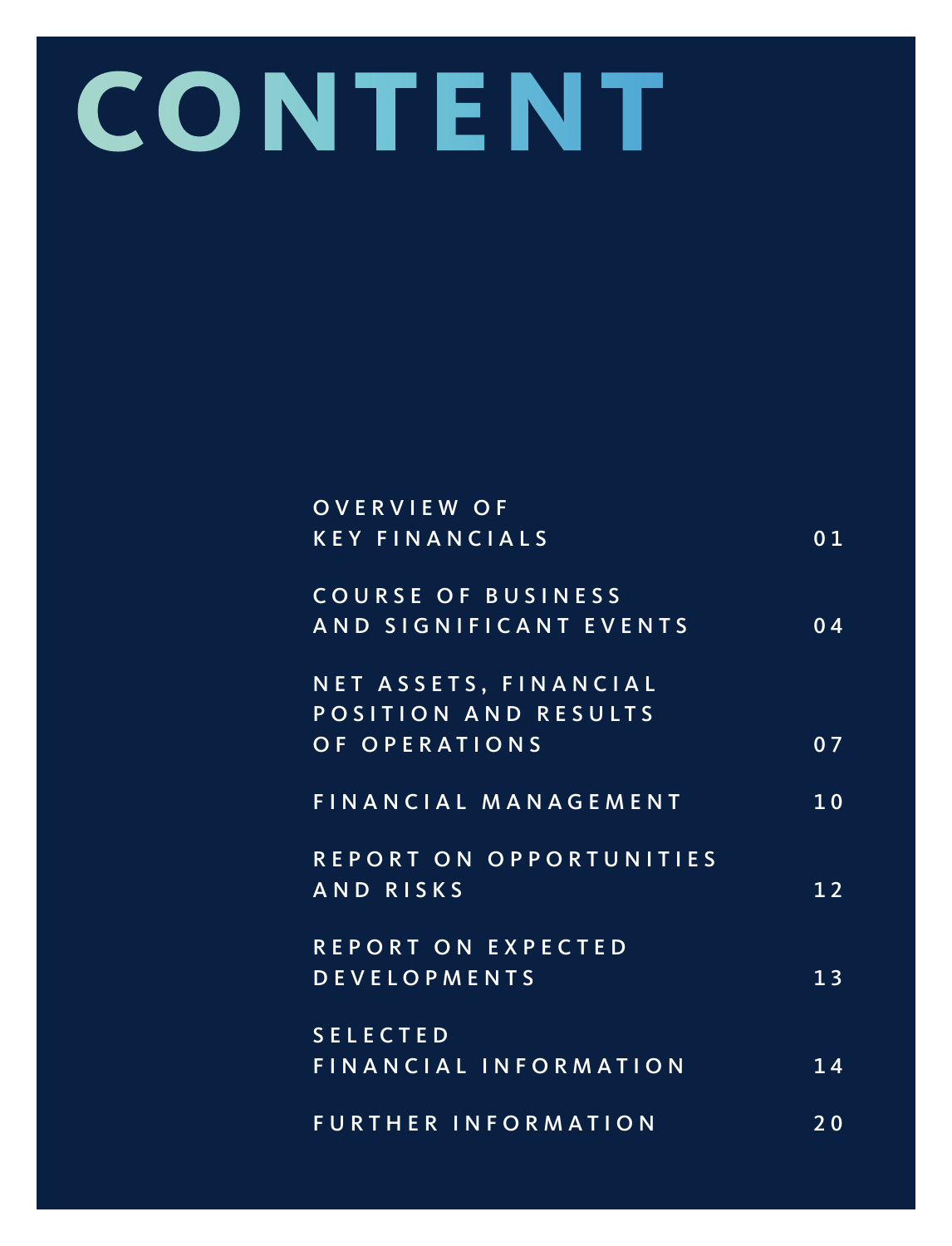### <span id="page-2-0"></span>**OVERVIEW OF KEY FINANCIALS 1**

#### **OPERATIONS**

| In EUR million/as indicated                                | <b>Q1/2020</b> | Q1/2019 | Q4/2019 |
|------------------------------------------------------------|----------------|---------|---------|
| Revenue                                                    | 648.8          | 689.9   | 802.5   |
| Revenue exclusive of MOTION TM <sup>2</sup>                | 648.8          | 622.4   | 706.1   |
| Gross profit                                               | 213.2          | 227.3   | 230.1   |
| EBITDA                                                     | 104.2          | 107.9   | 101.0   |
| EBIT                                                       | 64.9           | 69.3    | 59.7    |
| EBT                                                        | 57.8           | 61.1    | 48.7    |
| Consolidated profit                                        | 51.2           | 56.2    | 15.5    |
| Earnings per share in EUR (basic and diluted) <sup>3</sup> | 0.41           | 0.47    | 0.11    |

#### **BALANCE SHEET**

| In EUR million/as indicated  | 31.3.2020 | 31.3.2019 | 31.12.2019 |
|------------------------------|-----------|-----------|------------|
| Total equity and liabilities | 4.764.6   | 4.986.3   | 4.839.6    |
| Equity                       | 1.268.4   | 1.381.4   | 1.321.6    |
| Equity ratio in %            | 26.6      | 27.7      | 27.3       |

#### **FINANCES AND INVESTMENTS**

| In EUR million                            | Q1/2020 | O1/2019 | Q4/2019 |
|-------------------------------------------|---------|---------|---------|
| Free cash flow                            | 49.9    | 45.3    | 49.8    |
| Depreciation, amortisation and impairment | 39.3    | 38.6    | 41.3    |
| Net investments (CAPEX)                   | 7.8     | 6.8     | 13.6    |
| Net debt                                  | 1.987.4 | 2.053.6 | 2.031.1 |
| Adjusted net debt                         | 1,153.3 | 1.155.4 | 1.078.0 |

#### **SHARE**

| as indicated                          | 31.3.2020 | 31.3.2019 | 31.12.2019 |
|---------------------------------------|-----------|-----------|------------|
| Closing price Xetra in EUR            | 16.07     | 19.16     | 20.44      |
| Number of issued shares in '000s      | 128,061   | 128.061   | 128,061    |
| Market capitalisation in EUR millions | 2.057.3   | 2.453.0   | 2.617.6    |

#### **EMPLOYEES**

|           | 3.2020       | 31.3.2019    | 2.2019<br><b>01</b> |
|-----------|--------------|--------------|---------------------|
| Employees | 110<br>+,⊥⊥o | 100<br>+,⊥ノノ | 4,238               |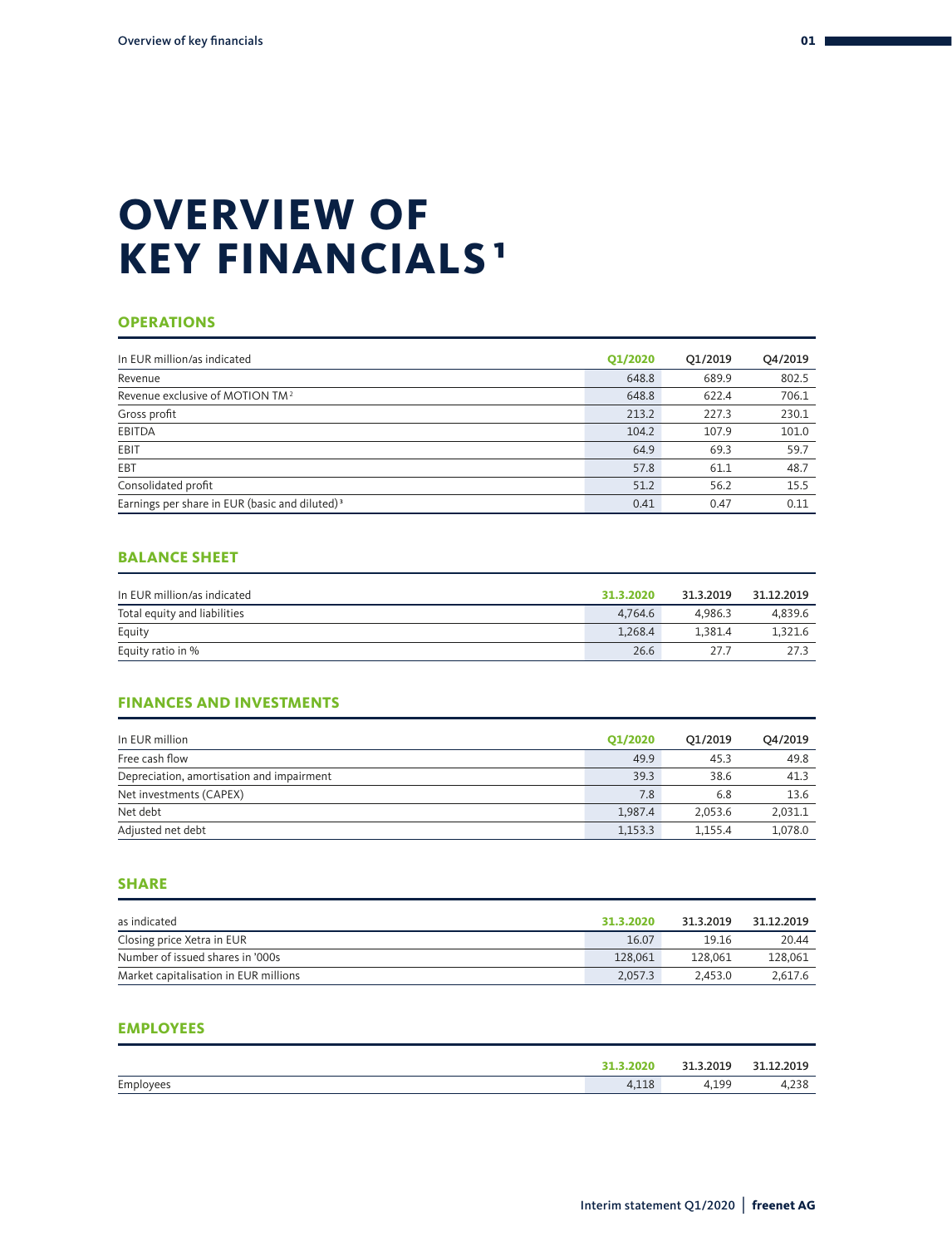### **MOBILE COMMUNICATIONS SEGMENT**

#### **CUSTOMER FIGURES <sup>4</sup>**

| In million              | O1/2020 | O1/2019  | Q4/2019 |
|-------------------------|---------|----------|---------|
| Postpaid                | 6.925   | 6.862    | 6.903   |
| Net change postpaid     | 0.022   | $-0.034$ | 0.037   |
| freenet FUNK            | 0.035   |          | 0.034   |
| Net change freenet FUNK | 0.001   |          | 0.004   |

#### **OPERATIONS**

| In EUR million                         | <b>Q1/2020</b> | O1/2019 | Q4/2019 |
|----------------------------------------|----------------|---------|---------|
| Revenue                                | 582.6          | 624.7   | 730.2   |
| Revenue without MOTION TM <sup>2</sup> | 582.6          | 557.1   | 633.8   |
| Gross profit                           | 165.3          | 179.6   | 174.0   |
| <b>EBITDA</b>                          | 91.6           | 96.5    | 85.4    |

#### **MONTHLY AVERAGE REVENUE PER USER (ARPU)**

| In EUR   | <b>Q1/2020</b> | Q1/2019 | Q4/2019 |
|----------|----------------|---------|---------|
| Postpaid | 18.4           | 18.8    | 18.5    |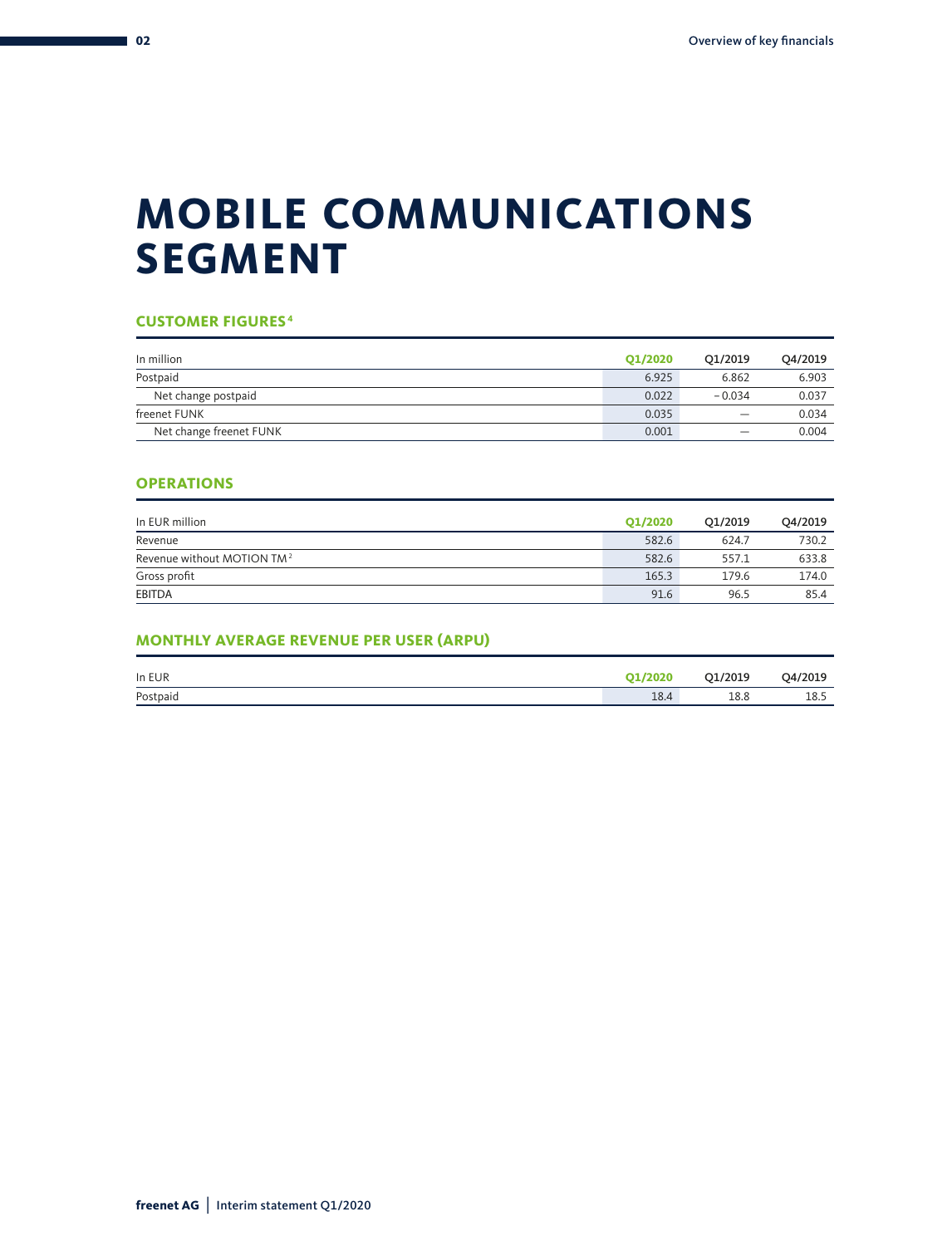### **TV AND MEDIA SEGMENT**

#### **CUSTOMER FIGURES <sup>4</sup>**

| In '000s                                 | O1/2020 | O1/2019 | O4/2019 |
|------------------------------------------|---------|---------|---------|
| freenet TV subscribers (RGU)             | 1.016.9 | 1.020.2 | 1.021.1 |
| Net change, freenet TV subscribers (RGU) | $-4.2$  | 5.9     | $-15.5$ |
| waipu.tv subscribers                     | 452.5   | 286.3   | 408.3   |
| Net change, waipu.tv subscribers         | 44.2    | 34.6    | 42.5    |

#### **OPERATIONS**

| In EUR million | O1/2020 | O1/2019 | Q4/2019 |
|----------------|---------|---------|---------|
| Revenue        | 60.7    | 61.0    | 66.1    |
| Gross profit   | 38.1    | 39.1    | 45.8    |
| <b>EBITDA</b>  | 15.5    | 14.3    | 20.9    |

' Unless indicated otherwise, key financials are defined in the "Corporate management" section of the 2019 Annual Report.<br>\* Revenue for financial year 2019 includes hardware revenue of 323.5 million euros from the subsidia shown adjusted. 3 Basic and diluted. 4 At the end of the period.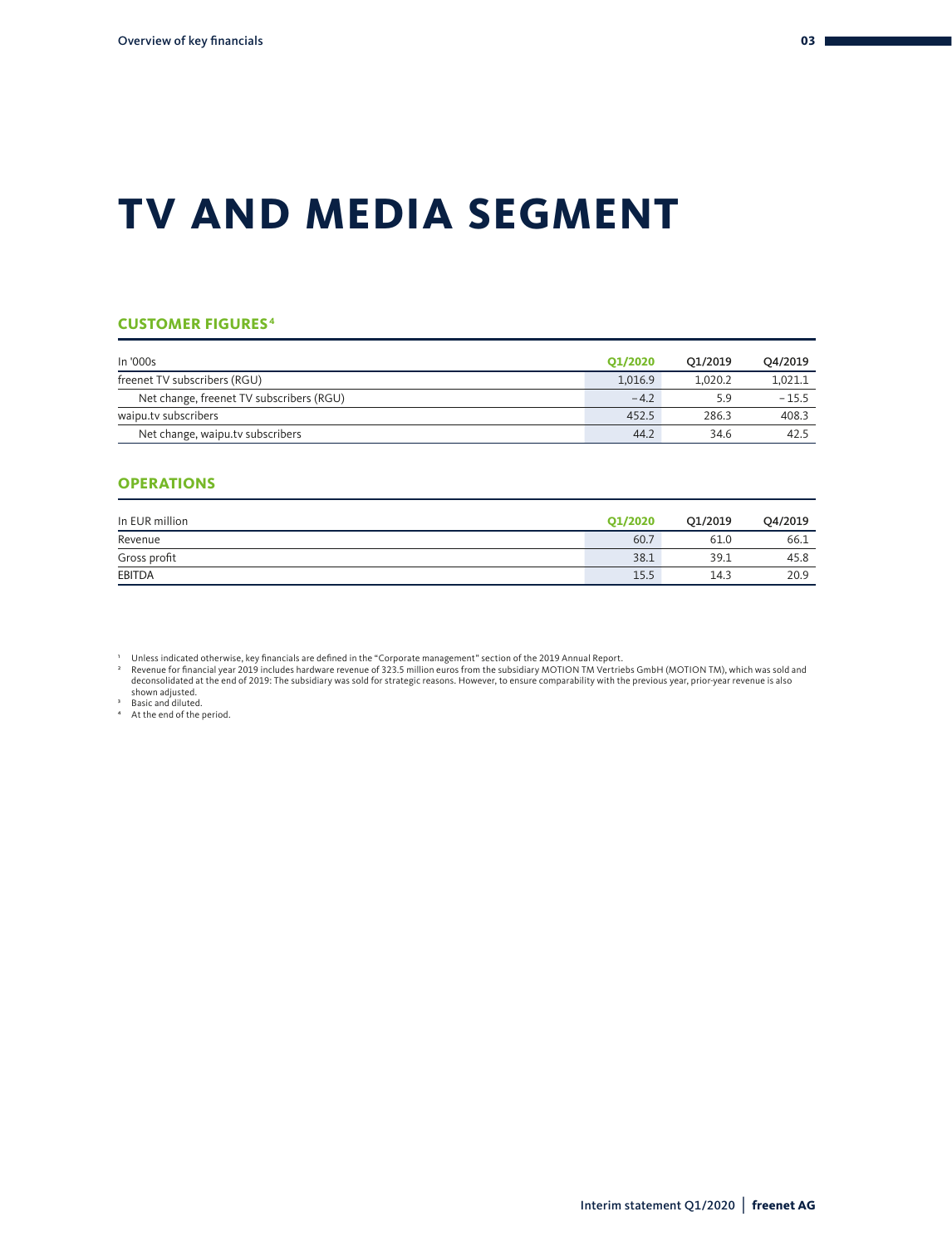# <span id="page-5-0"></span>**COURSE OF BUSINESS AND SIGNIFICANT EVENTS**

#### **UNFORESEEABLE START TO THE 2020 FINANCIAL YEAR**

The freenet Group started the financial year with a stable outlook in terms of its planned and communicated goals for 2020 – and operated successfully in line with these plans up to and including February. Since March, however, the coronavirus has caused massive, widely-reported disruptions to the economy and society that are unparalleled in the history of both the Federal Republic of Germany and the world. The freenet Group was and remains unable to escape the effects of this disruption. The majority of mobilcom-debitel and GRAVIS stores were forced to close their doors, while the MediaMarktSaturn Retail Group, in which mobilcomdebitel has exclusive distribution rights for mobile contracts (T-Mobile and Vodafone), closed all of its stores until further notice from 20 March 2020.

Against this backdrop and given the efforts made to redirect the bricks-and-mortar business to online channels, the freenet Group generated respectable figures in the first quarter of 2020.

- Revenue reached 648.8 million euros in the first three months of the year. This is equivalent to a slight increase of 4.3 per cent compared to the prior-year quarter adjusted for MOTION TM.
- Due to the impact of delayed regulatory effects in the Mobile Communications segment, EBITDA was down on the previous year's level at 104.2 million euros (–3.4 per cent compared to Q1/2019).
- Free cash flow finally amounted to 49.9 million euros (+10.1 percent compared to Q1/2019).

All of this means that the freenet Group made a satisfactory start to the current financial year. The extent to which imposed lockdowns and contact bans, temporary business closures and imminent insolvencies, subsequent losses of earnings and job losses will impact the economic output and lifestyles of those affected will only become apparent over the coming months and quarters. In any event, it is clear that these are anything but favourable economic conditions when it comes to achieving targets. This applies to the freenet Group as well. Nevertheless, the Company considers itself to be well prepared for changing economic and social paradigms. Action taken by freenet includes establishing a crisis team within the Company at an early stage, implementing precautionary measures at short notice, focusing on automated processes and efficient online marketing. In addition, around 150 mobilcom-debitel shops and 20 GRAVIS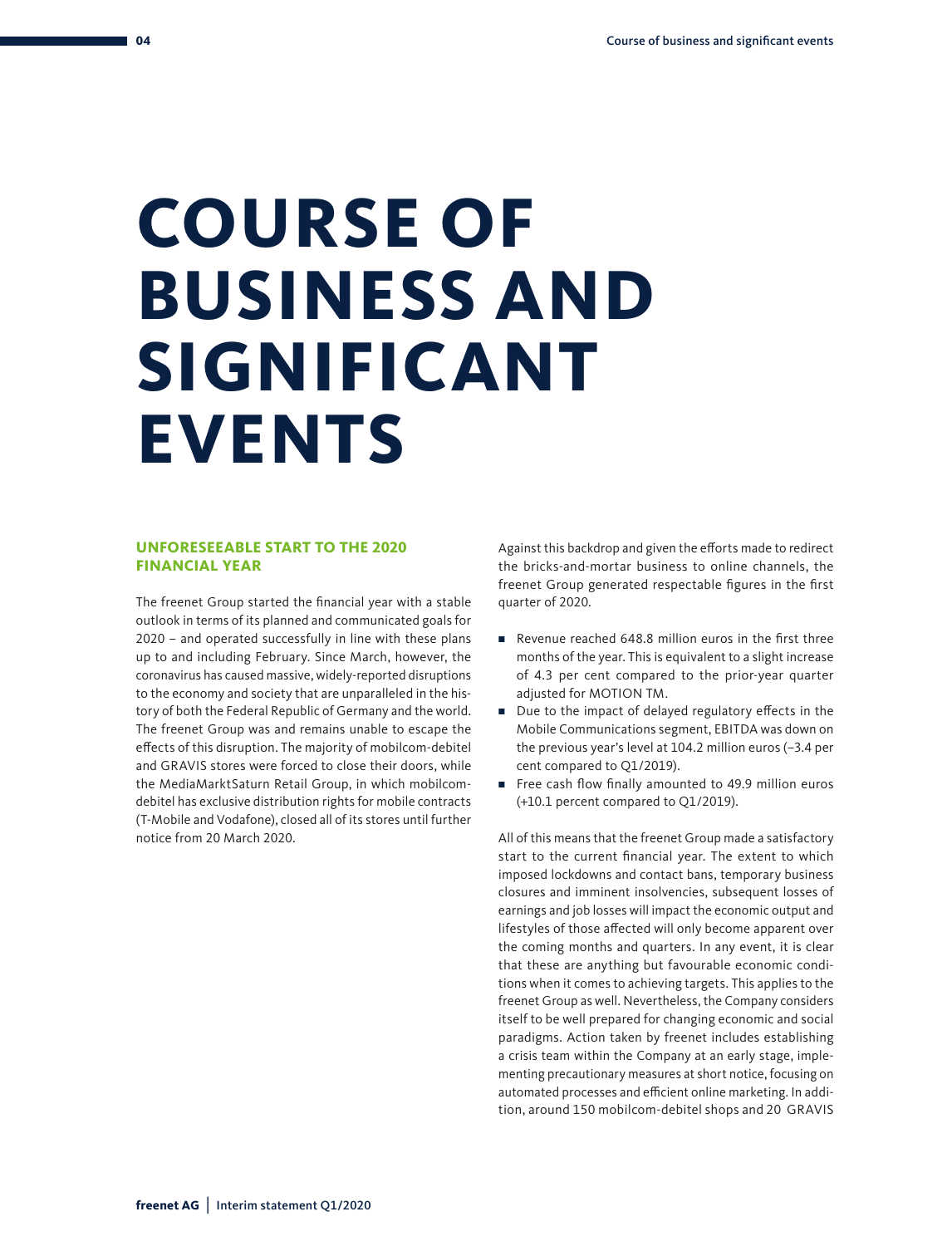stores were exempted from the nationwide business shutdown. This enabled employees to contribute to the country's "critical infrastructure" by providing advice, service and emergency sales, albeit with limited opening hours and customer access.

#### **STABLE PERFORMANCE OF THE MOBILE COMMUNICATIONS SEGMENT**

Various initiatives and promotional tariffs from the individual brands contributed to the encouraging start to the year made by the core mobile communications business. The main brand, mobilcom-debitel, completed an upgrade to its green LTE tariffs at the end of January. This means that customers can choose between five Allnet tariffs on the Vodafone network with immediate effect – with data volumes between 1 and 26 GB, surfing speeds of up to 50 MBit/s and monthly fees ranging from around 13 euros to 30 euros. Four tariffs on the Deutsche Telekom network are also available, with monthly prices from around 13 euros to 25 euros and a data volume of either 1, 5, 6 or 14 GB. mobilcom-debitel has also been serving the online market via its new "MegaSIM" platform since the end of January. Three  $O<sub>2</sub>$  tariffs were available at launch: the "Allnet 3 GB LTE" for around 7 euros, the "Allnet 5 GB LTE" for just under 10 euros, and the "Allnet 10 GB LTE" for around 15 euros.

mobilcom-debitel also began a sales partnership with Tele Columbus for its Pyur brand in January. Available in selected shops since February, this offering includes fibre-based Internet products as well as packages such as Surf&Phone + HDTV with integrated telephone and TV services.

Our discount brand klarmobil also enjoyed success starting with three new Allnet flats on the Vodafone network in January. New klarmobil tariffs – including several on the Deutsche Telekom network – followed in February under the principles of reliable technology, flexibility, cost transparency and service. The particularly customer-focused smartphone and Allnet flats are tailored precisely to the requirements of each individual customer, who can choose from seven different tariffs as well as either a two-year contract term or a monthly cancellation option. The freenet subsidiary also began implementing its two "Voice over LTE" and "WiFi Calling" services in February.

At the end of the quarter, the number of particularly valuable postpaid customers reached 6.925 million – an increase of 63,400 compared to the same quarter in 2019 and 22,100 since the start of the year. By contrast, postpaid ARPU decreased slightly to 18.4 euros (18.8 euros in Q1/2019, both excluding hardware), while revenue from services in the postpaid segment remained relatively stable at 382.5 million euros (387.2 million euros in Q1/2019). At 31.3 million euros, the no-frills/prepaid segment was also at the level of the previous-year quarter (33.4 million euros).

The reception for the app-based freenet FUNK tariff was also encouraging. Despite the pause function being limited to exactly 30 days per year and the introduction of an activation fee of 10 euros, the number of active users remained stable compared to the end of the year at 35,300 users.

#### **REVENUE FROM THE DIGITAL LIFESTYLE PORTFOLIO REMAINS SOLID**

The Group's range of products and services for digital living supplements the Mobile Communications segment, with a focus on devices, entertainment/infotainment and data security. In the first quarter, various campaigns once again focused on smartphones from major manufacturers in particular, including the Galaxy S10 and S20+ from Samsung, the P30 Pro from Huawei and the Google Pixel 4. It is also important to note that mobilcom-debitel has expanded its digital lifestyle portfolio to include the Deezer music streaming service.

As in previous quarters and years, the business made a noteworthy contribution to the freenet Group's revenue, generating 43.0 million euros in the first three months of the current financial year – a slight increase compared to the same quarter in 2019.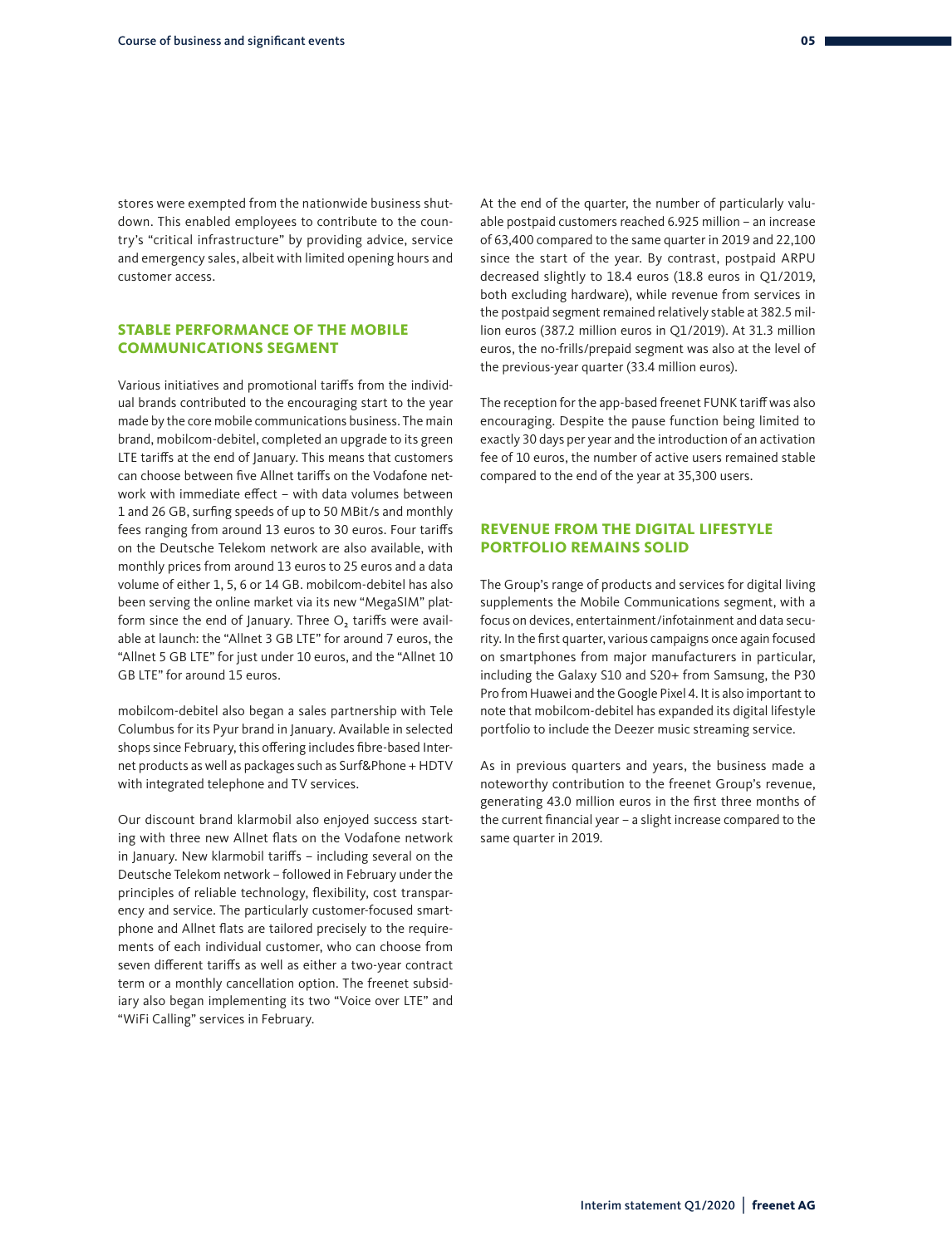#### <span id="page-7-0"></span>**TV AND MEDIA SEGMENT CONTINUOUSLY EXPANDING**

At the start of the 2020 financial year, the scope of products and services, quality, and the number of users in the TV and Media segment continued to grow. freenet subsidiary EXARING AG added further channels to the portfolio of its waipu.tv streaming service in the first quarter. Notable new additions included

- "Spiegel TV Wissen" and "Tempora", which offer a wide array of documentaries,
- historical programming on "Spiegel Geschichte" and
- BILD's football chat show "Reif ist live" with Marcel Reif.

In addition, the "DMAX" and "TLC" channels have been exclusively available in HD to subscribers with the Perfect package since February.

As in previous quarters, the number of waipu.tv subscribers has continued its positive trajectory, totalling 452,500 at the end of March. This corresponds to an increase of 44,200 compared to the end of 2019 and a rise of 166,100 in the last 12 months.

The first quarter also brought an important breakthrough in the area of digital DAB+ radio for freenet subsidiary Media Broadcast. After an out-of-court settlement, the path is now clear for the activation of a second nationwide DAB+ multiplex with up to 16 nationwide digital private radio stations. This means that Antenne Deutschland, a consortium between Media Broadcast and the Absolut Digital radio group, can begin setting up a national radio chain in 2020 that will be highly attractive to advertisers.

The fan base for traditional linear antenna-based television remains stable in the millions. As of the end of March, the number of revenue-generating freenet TV users was 1.017 million subscribers. It remains to be seen what effect the announced increase in the monthly subscription price from 5.75 euros to 6.99 euros will have on user numbers.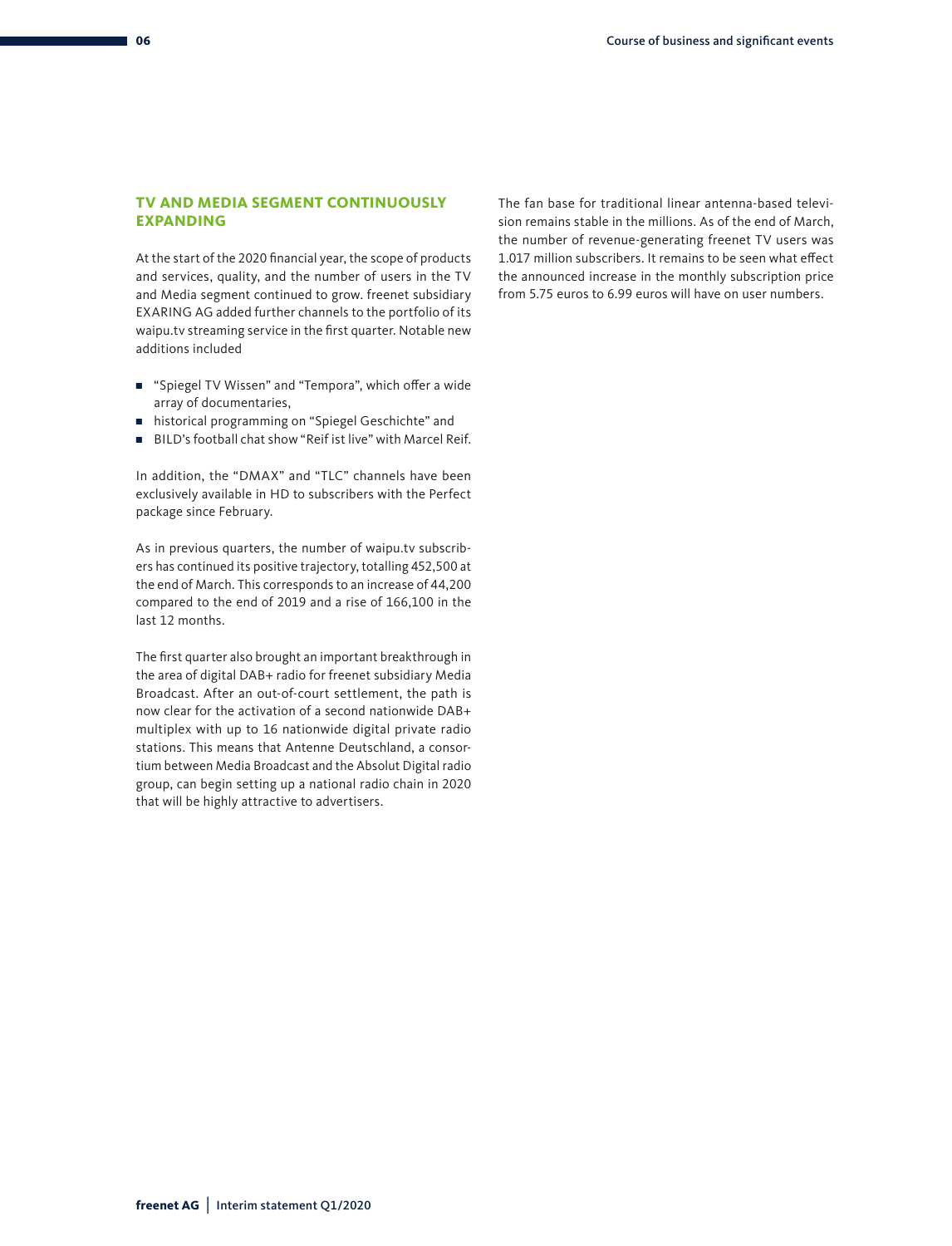# **NET ASSETS, FINAN-CIAL POSITION AND RESULTS OF OPERATIONS**

#### **RESULTS OF OPERATIONS**

#### Key performance indicators for the Group

| In EUR '000s               | <b>Q1/2020</b> | Q1/2019    | Change    |
|----------------------------|----------------|------------|-----------|
| Revenue                    | 648.845        | 689,933    | $-41,088$ |
| Gross profit               | 213,201        | 227,305    | $-14.104$ |
| Overhead                   | $-108,957$     | $-119,384$ | 10,427    |
| EBITDA                     | 104,244        | 107,921    | $-3,677$  |
| EBIT                       | 64,912         | 69,334     | $-4,422$  |
| Financial result           | $-7,155$       | $-8.241$   | 1,086     |
| EBT                        | 57,757         | 61,093     | $-3,336$  |
| <b>Consolidated profit</b> | 51,212         | 56,182     | -4,970    |

In the first quarter of 2020, consolidated revenue decreased by 6.0 per cent to 648.8 million euros compared to the prioryear quarter. This decline was primarily due to the disposal of the subsidiary MOTION TM for strategic reasons as of 31 December 2019, which means that its revenue is no longer included in consolidated revenue. In addition, the number of strategically important postpaid customers in the Mobile Communications segment (31 March 2020: 6.925 million customers, 31 March 2019: 6.862 million customers) grew moderately while postpaid ARPU (Q1/2020: 18.4 euros, Q1/2019: 18.8 euros) was down slightly. Overall, Mobile Communications revenue decreased to 582.6 million euros in the first quarter of 2020 (Q1/2019: 624.7 million euros), due primarily to the sale of MOTION TM as of the end of December 2019. At 60.7 million euros, revenue in the TV and Media segment for the first quarter of 2020 was in line with the prior-year quarter (61.0 million euros).

Gross profit fell by 14.1 million euros to 213.2 million euros during the quarter under review. This was primarily due to regulatory effects in the Mobile Communications segment. At 32.9 per cent, the gross profit margin remained unchanged from the prior-year period (32.9 per cent).

Overhead costs as the difference between gross profit and EBITDA decreased by 10.4 million euros compared with the first quarter of 2019 to 109.0 million euros, primarily as a result of lower marketing expenses.

Due to the effects explained above, EBITDA amounted to 104.2 million euros (Q1/2019: 107.9 million euros). The Mobile Communications segment contributed 91.6 million euros to EBITDA (Q1/2019: 96.5 million euros), the TV& Media segment 15.5 million euros (Q1/2019: 14.3 million euros) and the Other/Holding segment –2.8 million euros (Q1/2019: –2.9 million euros).

Depreciation, amortisation and impairment losses increased slightly by 0.7 million euros year-on-year to 39.3 million euros.

The financial result improved by 1.1 million euros to –7.2 million euros compared to the first quarter of 2019. The decrease in interest expenses included in the financial result (Q1/2020: 12.8 million euros, Q1/2019: 15.6 million euros) is mainly due to the remeasurement of lease liabilities on the one hand and lower interest expenses from financing on the other.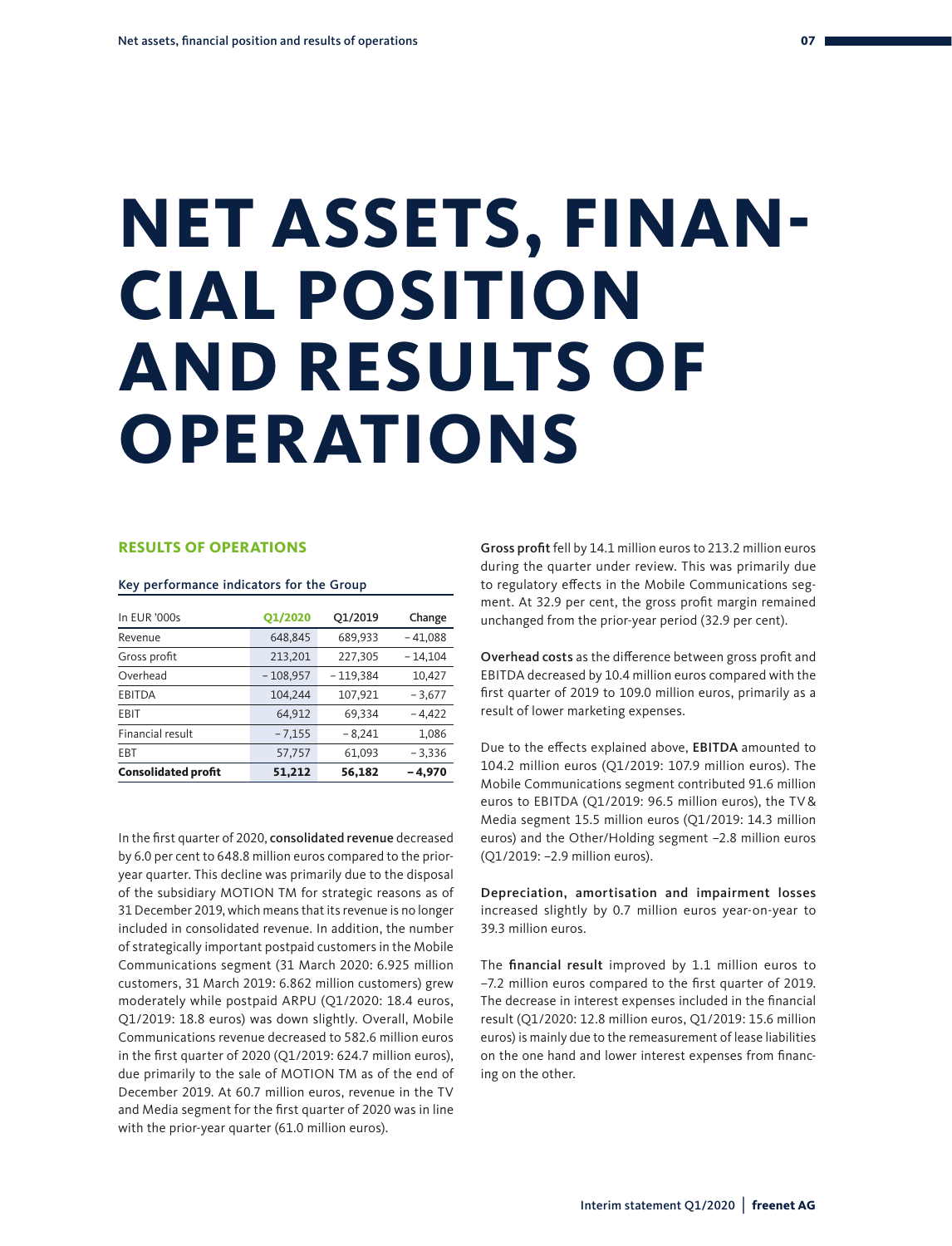Earnings before tax (EBT) amounted to 57.8 million euros, an decrease of 3.3 million euros year-on-year.

Income tax expenses of 6.5 million euros (Q1/2019: 4.9 million euros) were reported in the quarter under review. Current tax expenses of 6.0 million euros (Q1/2019: 7.2 million euros) and deferred tax expenses of 0.5 million euros (Q1/2019: deferred tax income of 2.3 million euros) were recognised.

As in the prior-year period, consolidated profit was attributable exclusively to continuing operations and decreased by 5.0 million euros year-on-year to 51.2 million euros (Q1/2019: 56.2 million euros).

#### **NET ASSETS AND FINANCIAL POSITION**

#### Selected balance sheet figures of the Group

| Assets              |           |
|---------------------|-----------|
| In EUR millions     | 31.3.2020 |
| Non-current assets  | 4,031.0   |
| Current assets      | 733.6     |
| <b>Total assets</b> | 4,764.6   |

| <b>Total assets</b> | 4.839.6    |
|---------------------|------------|
| Current assets      | 685.3      |
| Non-current assets  | 4,154.3    |
| In EUR millions     | 31.12.2019 |
|                     |            |

#### Equity and liabilities

| In EUR millions                     | 31.3.2020 |
|-------------------------------------|-----------|
| Equity                              | 1.268.4   |
| Non-current and current liabilities | 3.496.2   |
| <b>Total equity and liabilities</b> | 4,764.6   |

| <b>Total equity and liabilities</b> | 4,839.6    |
|-------------------------------------|------------|
| Non-current and current liabilities | 3.518.0    |
| Equity                              | 1.321.6    |
| In EUR millions                     | 31.12.2019 |
|                                     |            |

Total assets/total equity and liabilities amounted to 4,764.6 million euros as at 31 March 2020, a decrease of 75.0 million euros, or 1.5 per cent, compared with 31 December 2019 (4,839.6 million euros).

On the assets side, non-current assets fell by 123.4 million euros to 4,031.0 million euros. This decline was predominantly caused by a 115.5 million euro reduction in other financial assets to 153.0 million euros, and is largely explained by the lower carrying amount of the CECONOMY investment (31 March 2020: 64.8 million euros; 31 December 2019: 178.8 million euros).

In current assets, the increase in liquid assets of 89.8 million euros to 223.5 million euros is particularly noteworthy. This change in liquid assets primarily resulted from the free cash flow of 49.9 million euros generated and the 40.0 million euro drawdown on the revolving credit facility as of 31 March 2020. The decrease in trade accounts receivable by 51.0 million euros to 174.7 million euros is mainly due to lower receivables from network operators resulting from annual bonuses, as the respective cash receipts for the 2019 billing period were recorded in the first quarter of 2020.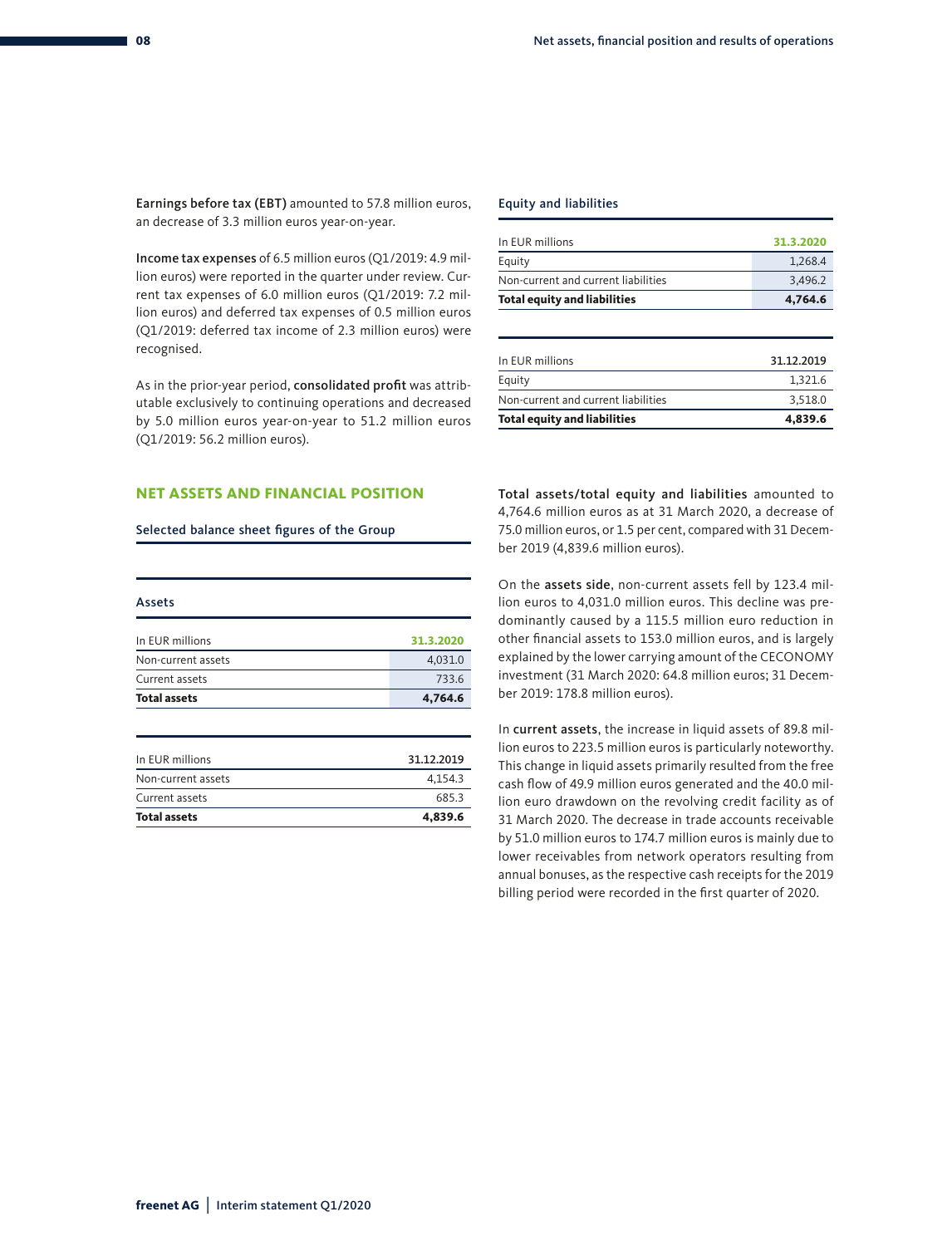<span id="page-10-0"></span>On the equity and liabilities side, equity decreased by 53.2 million euros to 1,268.4 million euros. The change is primarily attributable to the consolidated profit (51.2 million euros) and the change in the fair value of the interest in CECONOMY recognised thorough other comprehensive income (–112.2 million euros). The equity ratio fell from 27.3 per cent at the end of December 2019 to 26.6 per cent at the end of March 2020.

Total current and non-current liabilities fell by 21.8 million euros to 3,496.2 million euros. Borrowings, still the largest item within current and non-current liabilities, increased by 38.7 million euros to 1,732.3 million euros, primarily triggered by the 40.0 million euro drawdown on the revolving credit facility. For further details on borrowings, please refer to our comments in the section entitled "Financial management". The decline in trade accounts payable by 58.1 million euros to 407.1 million euros had an offsetting effect; it is mainly attributable to balance sheet date-related developments in connection with liabilities to dealers and hardware suppliers.

#### **CASH FLOWS**

#### Key cash flow indicators of the Group

| In EUR millions                         | <b>Q1/2020</b> | Q1/2019 | Change |
|-----------------------------------------|----------------|---------|--------|
| Cash flows from<br>operating activities | 78.1           | 72.7    | 5.4    |
| Cash flows from<br>investing activities | $-7.9$         | $-3.8$  | $-4.1$ |
| Cash flows from<br>financing activities | $-20.5$        | $-35.6$ | 15.1   |
| Net change in cash<br>funds             | 49.8           | 33.3    | 16.4   |
| <b>Free cash flow</b>                   | 49.9           | 45.3    | 4.6    |

Cash flows from operating activities increased by 5.4 million euros year-on-year to 78.1 million euros. With EBITDA down 3.7 million euros, the 11.7 million euro reduction in the increase in net working capital and the 2.6 million euro decrease in interest payments had a positive effect on cash flow from operating activities. The 6.6 million euro decrease in contract acquisition costs (mainly sales commissions paid) compared to the first quarter of 2019 had an offsetting effect.

Cash flows from investing activities amounted to –7.9 million euros in the first quarter of 2020 compared to –3.8 million euros in the prior-year quarter. The change is mainly attributable to cash of 3.1 million euros received in the previous year in connection with the first-time consolidation of The Cloud Group as at 1 January 2019. The cash outflows for investments in intangible fixed assets and in property, plant and equipment, netted out against the cash inflows from the disposal of such assets, increased by 0.9 million euros year-on-year to 7.8 million euros. The cash investments were financed entirely out of the company's retained earnings.

Cash flows from financing activities rose from –35.6 million euros in the prior-year quarter to –20.5 million euros in the period under review – mainly due to the outflow of 15.0 million euros for the repayment of borrowings recorded in the first quarter of 2019.

Free cash flow of 49.9 million euros was generated in the first quarter of 2020 as a result of the aforementioned effects, representing an increase of 4.6 million euros compared with the same quarter of the previous year (45.3 million euros).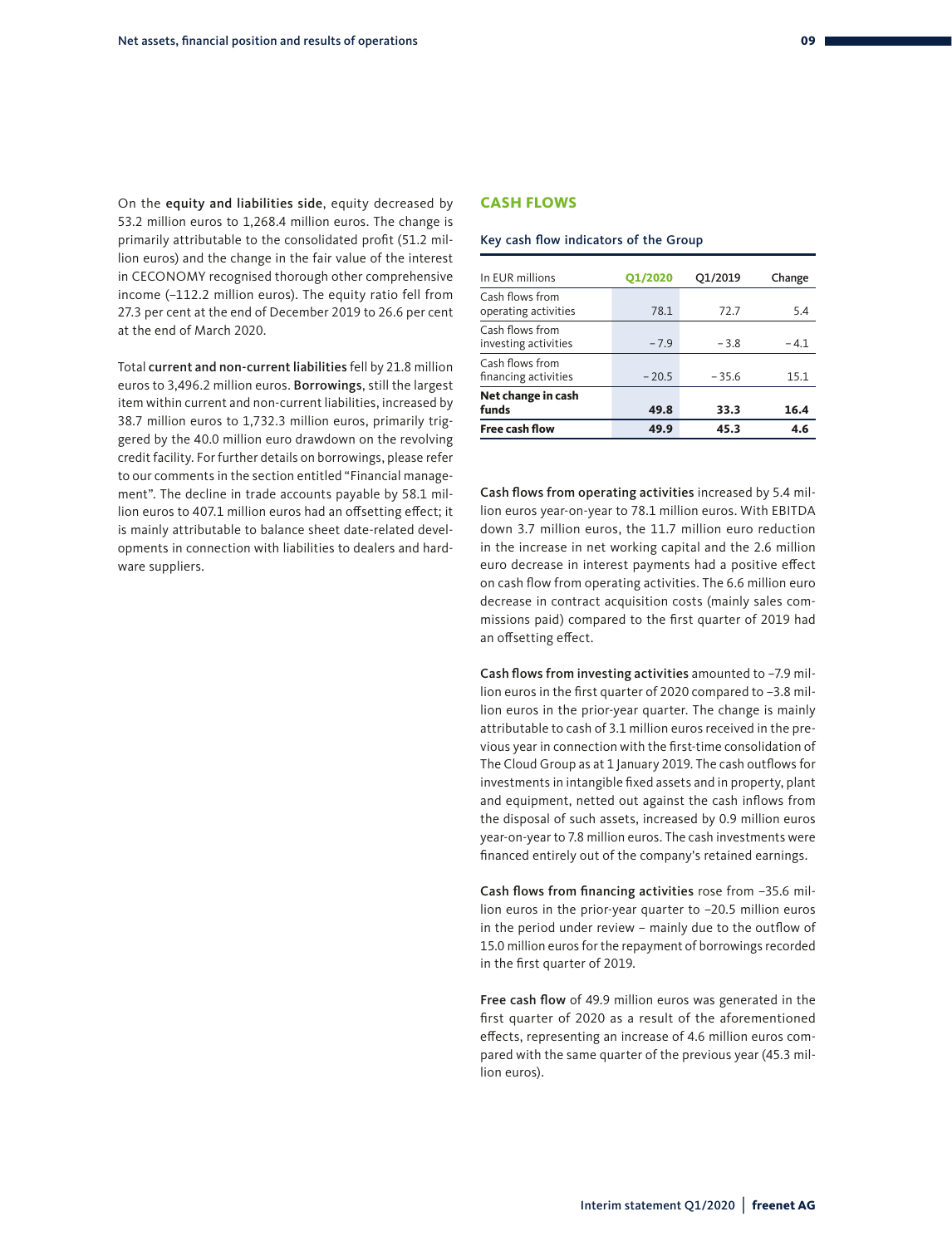### <span id="page-11-0"></span>**FINANCIAL MANAGEMENT**

#### **CASH, LIQUIDITY AND CAPITAL STRUCTURE MANAGEMENT**

The management of the company's strategy and operations is bolstered by well-established financial management activities. These essentially comprise cash and liquidity management along with capital structure management, and are handled centrally by the Treasury department, in some cases in cooperation with Financial Control and Accounting.

Two alternative performance measures – equity ratio and debt ratio – are an integral part of structuring the Group's capital. In addition, an adjusted debt ratio is also reported for information purposes. This provides a less conservative perspective on the freenet Group's debt by including the market values of equity investments in the debt structure. Target and actual values for the respective key figure are compared in the following table:

#### Key figures of capital structure management

| as indicated           | Target | 31.3.2020 | 31.12.2019 | 31.3.2019 |
|------------------------|--------|-----------|------------|-----------|
| Equity ratio<br>(in %) | > 25.0 | 26.6      | 27.3       | 27.7      |
| Debt ratio             | < 3.0  | 4.7       | 4.8        | 4.2       |
| Adjusted<br>debt ratio | < 3.0  | 2.7       | 2.5        | 2.4       |

At 26.6 per cent, the equity ratio remained stable compared to both the end of 2019 and the prior-year quarter. The debt ratio, which is calculated as the ratio of net borrowings to EBITDA generated in the last 12 months, was 4.7 at the end of March, above the medium-term target value of a maximum of 3.0. This figure stands at 2.7 when taking into account the equity investments in Sunrise and CECONOMY. The increase in the (adjusted) debt ratio in the first quarter of 2020 compared with the same quarter of the previous year is mainly due to lower contributions to earnings.

#### Net debt and adjusted net debt

1

| In EUR millions                                                                 | 31.3.2020 | 31.12.2019 | 31.3.2019 |
|---------------------------------------------------------------------------------|-----------|------------|-----------|
| Long-term<br>borrowings                                                         | 1,000.7   | 1,428.0    | 1,701.3   |
| Short-term<br>borrowings                                                        | 731.6     | 265.6      | 35.1      |
| Net lease liabilities                                                           | 478.6     | 471.2      | 506.9     |
| Liquid assets                                                                   | $-223.5$  | $-133.7$   | $-189.7$  |
| Net debt                                                                        | 1,987.4   | 2,031.1    | 2,053.6   |
| Equity investments<br>(market value of<br>Sunrise and<br>CECONOMY) <sup>1</sup> | $-834.1$  | $-953.2$   | $-898.2$  |
| <b>Adjusted net debt</b>                                                        | 1.153.3   | 1.078.0    | 1.155.4   |

 The market value of Sunrise is calculated by multiplying the closing price of the Sunrise share on the Swiss stock exchange by the number of shares held by the freenet Group (11,051,578) as of the relevant reference date. Swiss<br>francs are translated into euros using an officially defined reference date rate<br>based on data of Bloomberg. The market value of Ceconomy is calcul multiplying the closing price of Ceconomy's ordinary shares on the Frankfurt stock exchange by the number of shares held by the freenet Group (32,633,555) as of the relevant reference date.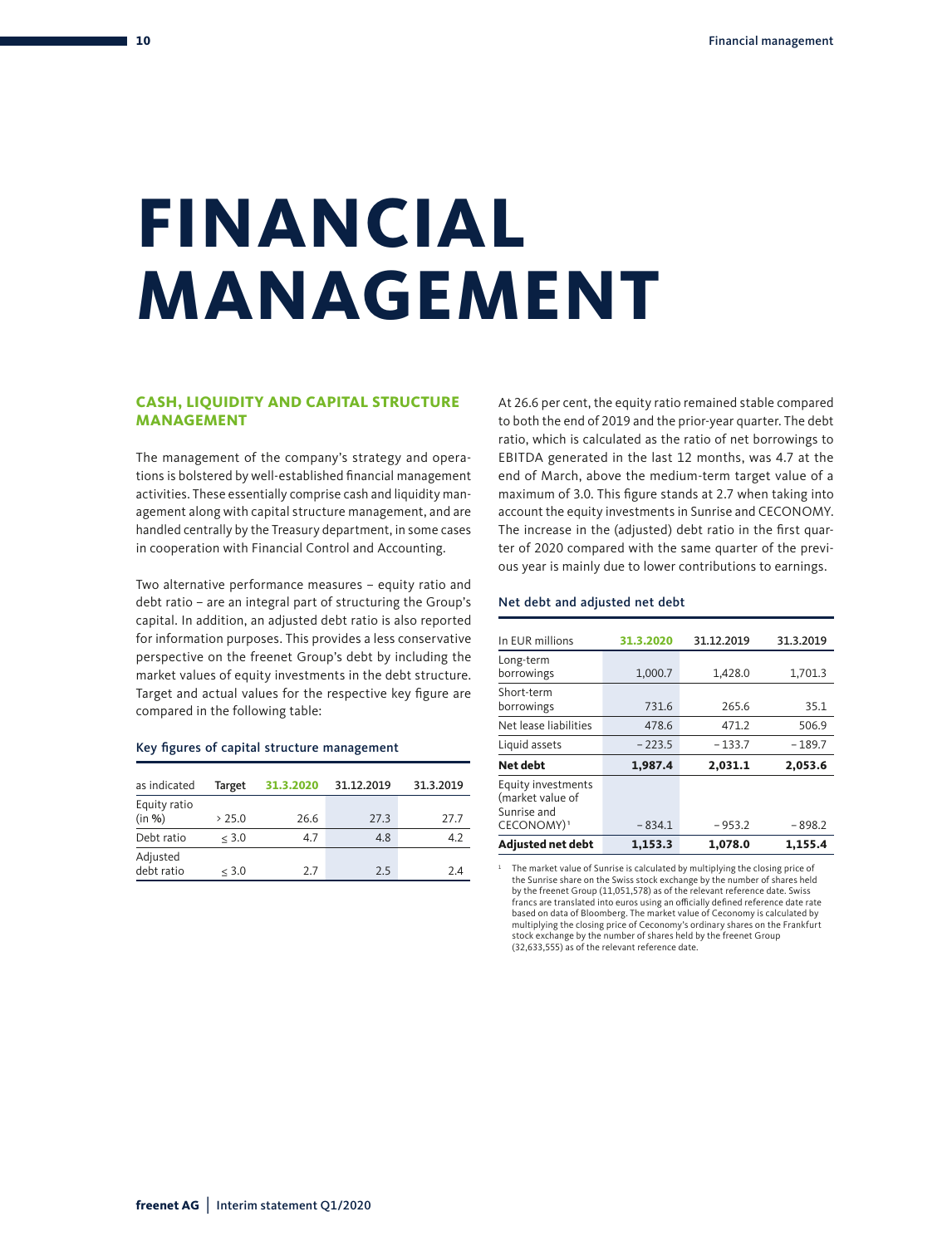#### <span id="page-12-0"></span>**DIVIDEND POLICY**

The dividend policy is another key component of the freenet Group's financial management activities. In principle, the Group pursues a policy of consistent dividend payments aligned with the operational performance of the company. The Executive Board has therefore decided to align the dividend policy with the relatively constant liquidityoriented free cash flow indicator. As a reliable and stable point of reference for estimating the expected dividend, free cash flow is integral to forecasting and managing the company's performance. In the interest of continuing to regularly pay dividends, management has defined a long-term, stable distribution rate of 80 per cent of freely available funds as the minimum dividend to be distributed. The minimum dividend represents the Executive Board's fundamental commitment to a shareholder-friendly dividend policy based on a reliable dividend coupled with a comparatively high return. Moreover, the Executive Board has not ruled out the possibility of either paying an additional dividend or buying back shares to provide shareholders with the opportunity to participate in the distribution of the free cash flow remaining after deduction of the minimum dividend.

Overall, the Executive Board continues to pursue its present financial strategy and its defined targets. More detailed information on financial management can be found on pages 45 – 47 of the 2019 annual report.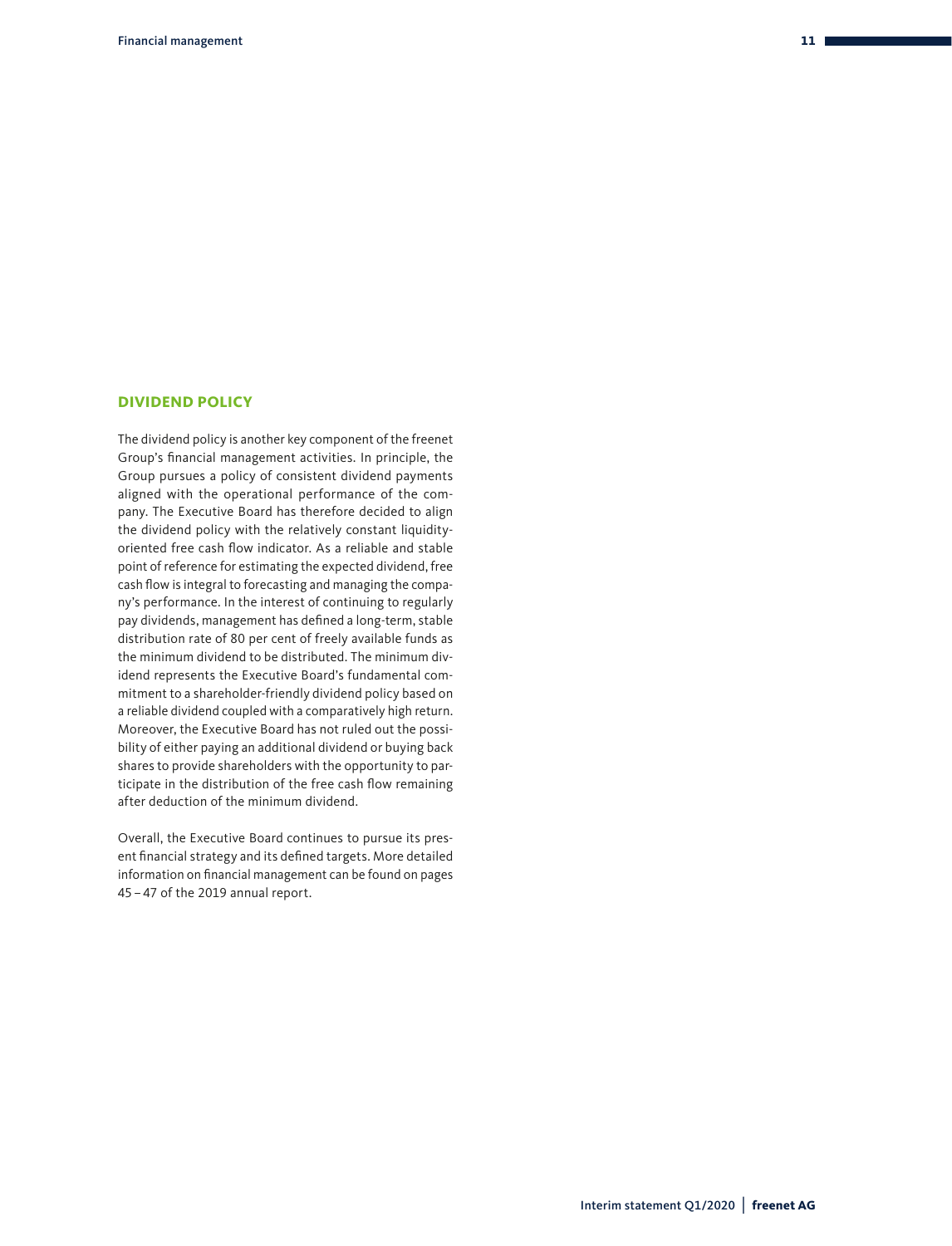# **REPORT ON OPPORTUNITIES AND RISKS**

The opportunity and risk position of the freenet Group was presented in detail in the 2019 Annual Report (see page 59 et seq. of the Annual Report). As of 31 March 2020, there were no significant changes to the identified opportunities and risks, excluding the effects of coronavirus. Even after including the effects on economic and social life that have arisen and could yet arise as a result of coronavirus, no significant changes have been identified. Taking these possible impacts into account has only led to (what are expected to be temporary) assessment adjustments to existing risks in individual cases.

New risks – particularly with regard to sales – are arising from the temporary closure of bricks-and-mortar distribution channels as well as any changes in consumer and payment behaviour caused by the crisis situation. The Group has pushed ahead with countermeasures, in particular by reinforcing online distribution channels (e.g. by reallocating marketing budgets) and reopening stores promptly. We have supported these efforts by applying for reduced hours compensation (Kurzarbeitergeld), primarily for employees at mobilcom-debitel shops and GRAVIS stores. Based on current assumptions, the short and medium-term effects of

coronavirus on EBITDA, free cash flow and the number of customers is currently estimated to be low overall. However, this assessment is always dependent upon the duration and extent of the coronavirus crisis. At this point, it is not yet possible to reliably and completely assess either of these factors. A sustained pandemic could also lead to a longer-term, crisis-related negative impact on the capital markets, which could make it more difficult for companies to access capital. This would make the freenet Group's upcoming refinancing in 2020/2021 more challenging.

Even taking into account the new risk situation caused by coronavirus, no risks have been identified which, either individually or in combination with other risks, could endanger the continued existence of the freenet Group. The potential effects of the identified market, IT, tax, financial, strategic and operating risks on the forecast financial and non-financial performance indicators, and therefore on the future development of the freenet Group, are classified as moderate overall.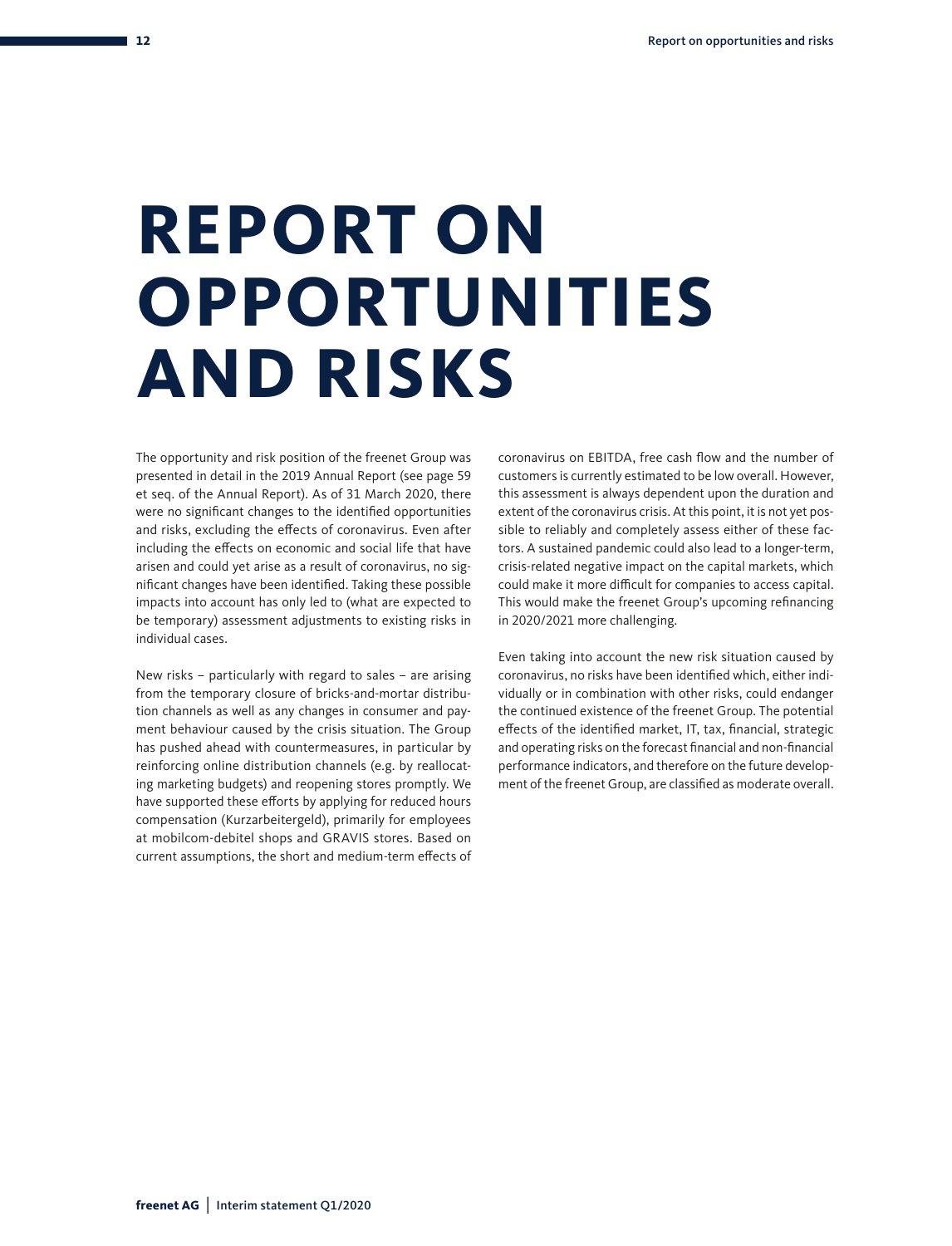# **REPORT ON EXPECTED DEVELOPMENTS**

At the start of the calendar year, the growth forecasts for both the global and German economies were still tentatively positive. However, the coronavirus crisis likely to have originated in China at the end of 2019 has caused massive disruption to social and economic life in almost all developed economies. Quarantine measures, social distancing and bans on gatherings as well as the closure of schools and nurseries to contain the pandemic have brought industrial production and retail to a standstill since March 2020. Most governments have reacted to the effects of this health crisis with comprehensive economic policy measures, while the initial success of individual measures in containing the pandemic has led to an easing of government restrictions (such as the opening of even non-essential retail stores up to a certain size). It is not possible to foresee the extent to which the supply shock triggered by the so-called shutdown will translate into an economic crisis affecting the labour market, banking sector and – even more acutely than before – the financial markets and could thus lead to a deep demand shock.

The telecommunications market previously showed itself to be relatively crisis-proof and thus less susceptible to economic fluctuations during the financial crisis of 2008/2009. Even in the current situation, the sector is proving to be comparatively defensive due to its subscription-based business models. Nevertheless, the coronavirus crisis also having an impact on this industry.

The freenet Group believes that the risks to its own business primarily relate to sales (see the Report on opportunities and risks). The Executive Board is and remains convinced of the resilience of the freenet Group's business model, even under the current circumstances. Based on the current assessment of operating trends and the associated evaluation of sales risks, freenet's management sees no need to adjust its financial and non-financial key performance indicator forecasts and confirms the guidance issued at the end

of February 2020. However, this assessment is now subject to considerable uncertainties, as it is not currently possible to estimate the scope and extent of the coronavirus crisis.

#### Comparison of 2020 guidance and current development

| In EUR million/<br>as indicated                   | Guidance<br>for finan-<br>cial year<br>2020 | <b>Actual</b><br><b>Q1/2020</b> | Change<br>compared<br>to<br>previous<br>forecast |
|---------------------------------------------------|---------------------------------------------|---------------------------------|--------------------------------------------------|
| <b>Financial performance</b><br><b>indicators</b> |                                             |                                 |                                                  |
| Revenue                                           | stable <sup>1</sup>                         | 648.8                           | ▶                                                |
| EBITDA                                            | $415 - 435$                                 | 104.2                           | ь                                                |
| Free cash flow                                    | $235 - 255$                                 | 49.9                            | ь                                                |
| Postpaid ARPU (EUR)                               | stable                                      | 18.4                            | ь                                                |
| Non-financial<br>performance indicators           |                                             |                                 |                                                  |
| Postpaid customers<br>(in million)                | moderate<br>increase                        | 6.925                           |                                                  |
| freenet TV subscribers<br>(RGU) (in million)      | stable                                      | 1.017                           |                                                  |
| waipu.tv subscribers<br>(in million)              | solid<br>growth                             | 0.452                           |                                                  |

1 Revenue for financial year 2019 was 2,932.5 million euros. This included hardware revenue of 323.5 million euros from the subsidiary MOTION TM, which was sold and deconsolidated at the end of 2019. The subsidiary was sold for strategic reasons. On an adjusted basis, revenue for 2019 would be 2,609.1 million euros (basis of the forecast for 2020).

- **A** above previous forecast
- ▶ unchanged compared to previous forecast<br>▼ below previous forecast
- 

A detailed explanation of the outlook can be found in the current Annual Report (p. 71 et seq.).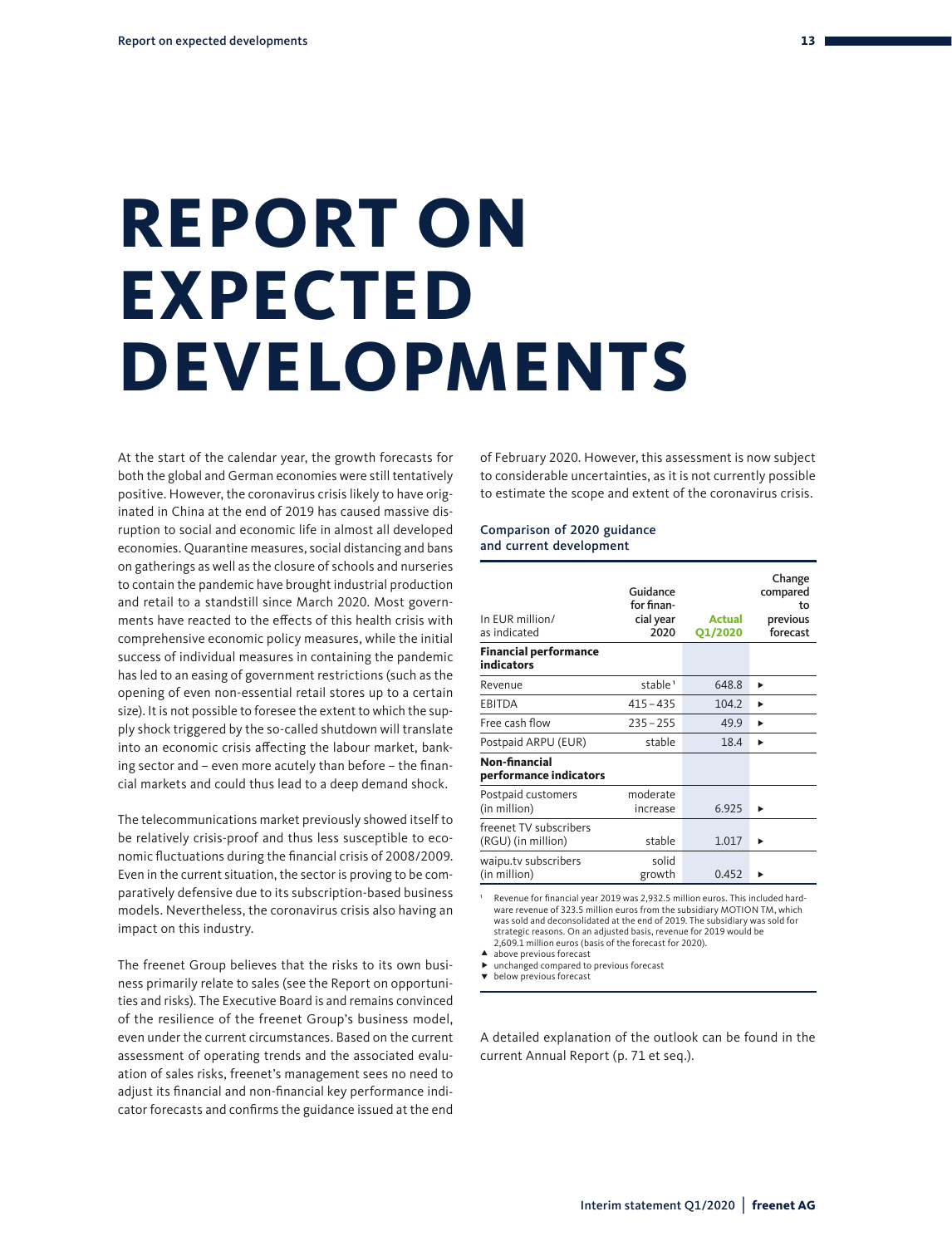# <span id="page-15-0"></span>**SELECTED FINAN-CIAL INFORMATION**

#### **CONSOLIDATED INCOME STATEMENT FOR THE PERIOD FROM 1 JANUARY TO 31 MARCH 2020**

| In EUR '000s/as indicated                                               | Q1/2020<br>$1.1.2020 -$<br>31.3.2020 | Q1/2019<br>$1.1.2019 -$<br>31.3.2019 |
|-------------------------------------------------------------------------|--------------------------------------|--------------------------------------|
| Revenue                                                                 | 648,845                              | 689,933                              |
| Other operating income                                                  | 13,441                               | 13,770                               |
| Other own work capitalised                                              | 4,306                                | 3,698                                |
| Cost of materials                                                       | $-435,644$                           | $-462,628$                           |
| Personnel expenses                                                      | $-58,367$                            | $-58,613$                            |
| Other operating expenses                                                | $-68,337$                            | $-78,239$                            |
| thereof loss allowances on financial assets and contract assets         | $-9,903$                             | $-11,984$                            |
| thereof without loss allowances on financial assets and contract assets | $-58,434$                            | $-66,255$                            |
| <b>EBITDA</b>                                                           | 104,244                              | 107,921                              |
| Depreciation, amortisation and impairment                               | $-39,332$                            | $-38,587$                            |
| <b>EBIT</b>                                                             | 64,912                               | 69,334                               |
| Profit or loss of equity-accounted investments                          | 5,499                                | 6,265                                |
| Thereof from share of profit or loss                                    | 10,491                               | 11,176                               |
| Thereof from subsequent accounting from purchase price allocation       | $-4.992$                             | $-4,911$                             |
| Interest and similar income                                             | 617                                  | 838                                  |
| Interest and similar expenses                                           | $-12,789$                            | $-15,606$                            |
| Other financial result                                                  | $-482$                               | 262                                  |
| <b>Financial result</b>                                                 | $-7,155$                             | $-8,241$                             |
| <b>Earnings before taxes</b>                                            | 57,757                               | 61,093                               |
| Income taxes                                                            | $-6,545$                             | $-4,911$                             |
| <b>Consolidated profit</b>                                              | 51,212                               | 56,182                               |
| Consolidated profit attributable to shareholders of freenet AG          | 52,999                               | 59,583                               |
| Consolidated profit attributable to non-controlling interests           | $-1,787$                             | $-3,401$                             |
| Earnings per share in EUR (basic)                                       | 0.41                                 | 0.47                                 |
| Earnings per share in EUR (diluted)                                     | 0.41                                 | 0.47                                 |
| Weighted average number of shares outstanding in thousand (basic)       | 128,011                              | 128,011                              |
| Weighted average number of shares outstanding in thousand (diluted)     | 128,011                              | 128,011                              |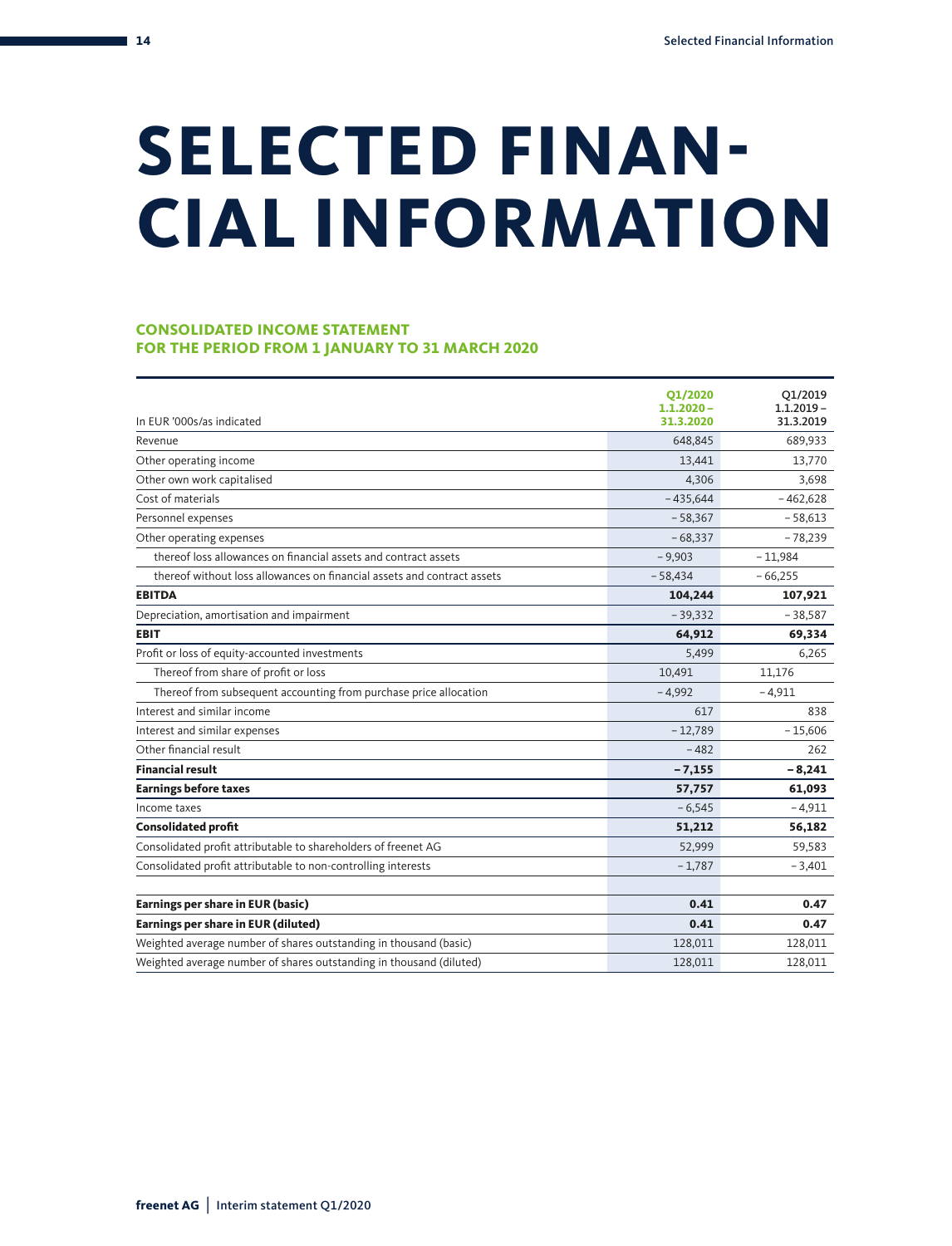#### **CONSOLIDATED BALANCE SHEET AS OF 31 MARCH 2020**

| <b>ASSETS</b><br>In EUR '000s                     | 31.3.2020  | 31.12.2019 |
|---------------------------------------------------|------------|------------|
| <b>Non-current assets</b>                         |            |            |
| Intangible assets                                 | 493,176    | 501,878    |
| Lease assets                                      | 458,701    | 451,964    |
| Goodwill                                          | 1,383,474  | 1,383,474  |
| Property, plant and equipment                     | 139,429    | 143,830    |
| Equity-accounted investments                      | 793,731    | 785,637    |
| Deferred income tax assets                        | 128,998    | 130,226    |
| Trade accounts receivable                         | 68,846     | 68,678     |
| Other receivables and other assets                | 120,508    | 122,921    |
| Other financial assets                            | 153,023    | 268,480    |
| Contract acquisition costs                        | 291,092    | 297,240    |
|                                                   | 4,030,978  | 4,154,328  |
| <b>Current assets</b>                             |            |            |
| Inventories                                       | 85,100     | 75,819     |
| Current income tax assets                         | 2,094      | 2,084      |
| Trade accounts receivable                         | 174,742    | 225,753    |
| Other receivables and other assets                | 203,438    | 201,734    |
| Other financial assets                            | 44,796     | 46,187     |
| Liquid assets                                     | 223,454    | 133,692    |
|                                                   | 733,624    | 685,269    |
|                                                   | 4,764,602  | 4,839,597  |
|                                                   |            |            |
| <b>EQUITY AND LIABILITIES</b><br>In EUR '000s     | 31.3.2020  | 31.12.2019 |
| <b>Equity</b>                                     |            |            |
| Share capital                                     | 128,061    | 128,061    |
| Capital reserves                                  | 737,536    | 737,536    |
| Cumulative other comprehensive income             | $-178,717$ | $-74,282$  |
| Consolidated net retained profits                 | 574,030    | 521,031    |
| Equity attributable to shareholders of freenet AG | 1,260,910  | 1,312,346  |
| Non-controlling interests in equity               | 7,468      | 9,255      |
|                                                   | 1,268,378  | 1,321,601  |
| <b>Non-current liabilities</b>                    |            |            |
| Lease liabilities                                 | 476,650    | 473,272    |
| Other liabilities and deferrals                   | 108,142    | 107,378    |
| Other financial liabilities                       | 28,683     | 31,048     |
| Deferred income tax liabilities                   | 1,000,666  | 1,428,009  |
| Pension provisions                                | 89,895     | 98,787     |
| Other provisions                                  | 41,609     | 41,206     |
|                                                   | 1,745,645  | 2,179,700  |
| <b>Current liabilities</b>                        |            |            |
| Lease liabilities                                 | 81,415     | 80,004     |
| Trade accounts payable                            | 407,084    | 465,230    |
| Other liabilities and deferrals                   | 409,732    | 402,175    |
| Other financial liabilities                       | 60,493     | 64,546     |
| Current income tax liabilities                    | 43,910     | 43,991     |
| <b>Borrowings</b>                                 | 731,608    | 265,610    |
| Other provisions                                  | 16,337     | 16,740     |
|                                                   | 1,750,579  | 1,338,296  |
|                                                   | 4,764,602  | 4,839,597  |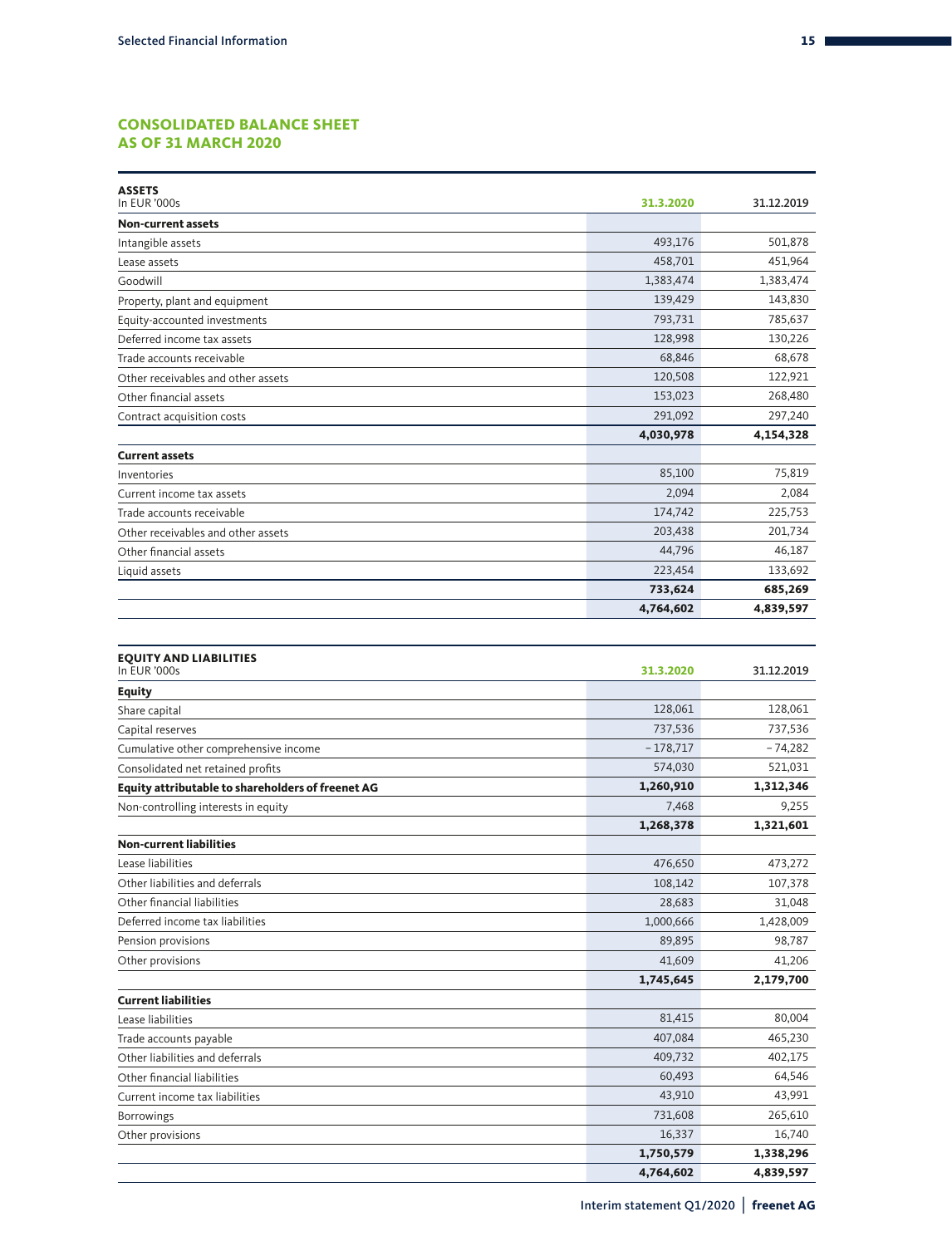#### **CONSOLIDATED STATEMENT OF CASH FLOWS FOR THE PERIOD FROM 1 JANUARY TO 31 MARCH 2020**

| In EUR '000s                                                                             | Q1/2020<br>$1.1.2020 -$<br>31.3.2020 | Q1/2019<br>$1.1.2019 -$<br>31.3.2019 |
|------------------------------------------------------------------------------------------|--------------------------------------|--------------------------------------|
| Earnings before financial result and taxes (EBIT)                                        | 64,912                               | 69,334                               |
| <b>Adjustments</b>                                                                       |                                      |                                      |
| Depreciation, amortisation and impairment of non-current assets                          | 39,332                               | 38,587                               |
| Gain/loss on disposal of non-current assets                                              | 195                                  | 65                                   |
| Increase in net working capital not attributable to investing<br>or financing activities | $-17,048$                            | $-28,709$                            |
| Proceeds from the cash repayment of financial assets under leases                        | 3,750                                | 3,364                                |
| Capitalisation of contract acquisition costs                                             | $-72,812$                            | $-66,026$                            |
| Amortisation of contract acquisition costs                                               | 78,960                               | 78,807                               |
| Tax payments                                                                             | $-6,511$                             | $-7,642$                             |
| Income from interest and other financial result                                          | 465                                  | 593                                  |
| Interest paid                                                                            | $-13,096$                            | $-15,654$                            |
| <b>Cash flows from operating activities</b>                                              | 78,147                               | 72,719                               |
| Payments to acquire property, plant and equipment<br>and intangible assets               | $-8,285$                             | $-7,848$                             |
| Proceeds from disposal of intangible assets and property,<br>plant and equipment         | 533                                  | 1.008                                |
| Proceeds from the acquisition of subsidiaries                                            | $\Omega$                             | 3,052                                |
| Payments to acquire other equity investments                                             | $-118$                               | $\Omega$                             |
| Cash flows from investing activities                                                     | $-7,870$                             | $-3,788$                             |
| Cash repayments of borrowings                                                            | $\Omega$                             | $-15,000$                            |
| Cash repayments of lease liabilities                                                     | $-20,515$                            | $-20,588$                            |
| <b>Cash flows from financing activities</b>                                              | $-20,515$                            | $-35,588$                            |
| Net change in cash funds                                                                 | 49,762                               | 33,343                               |
| Cash funds at beginning of period                                                        | 133,692                              | 126,332                              |
| Cash funds at end of period                                                              | 183,454                              | 159,675                              |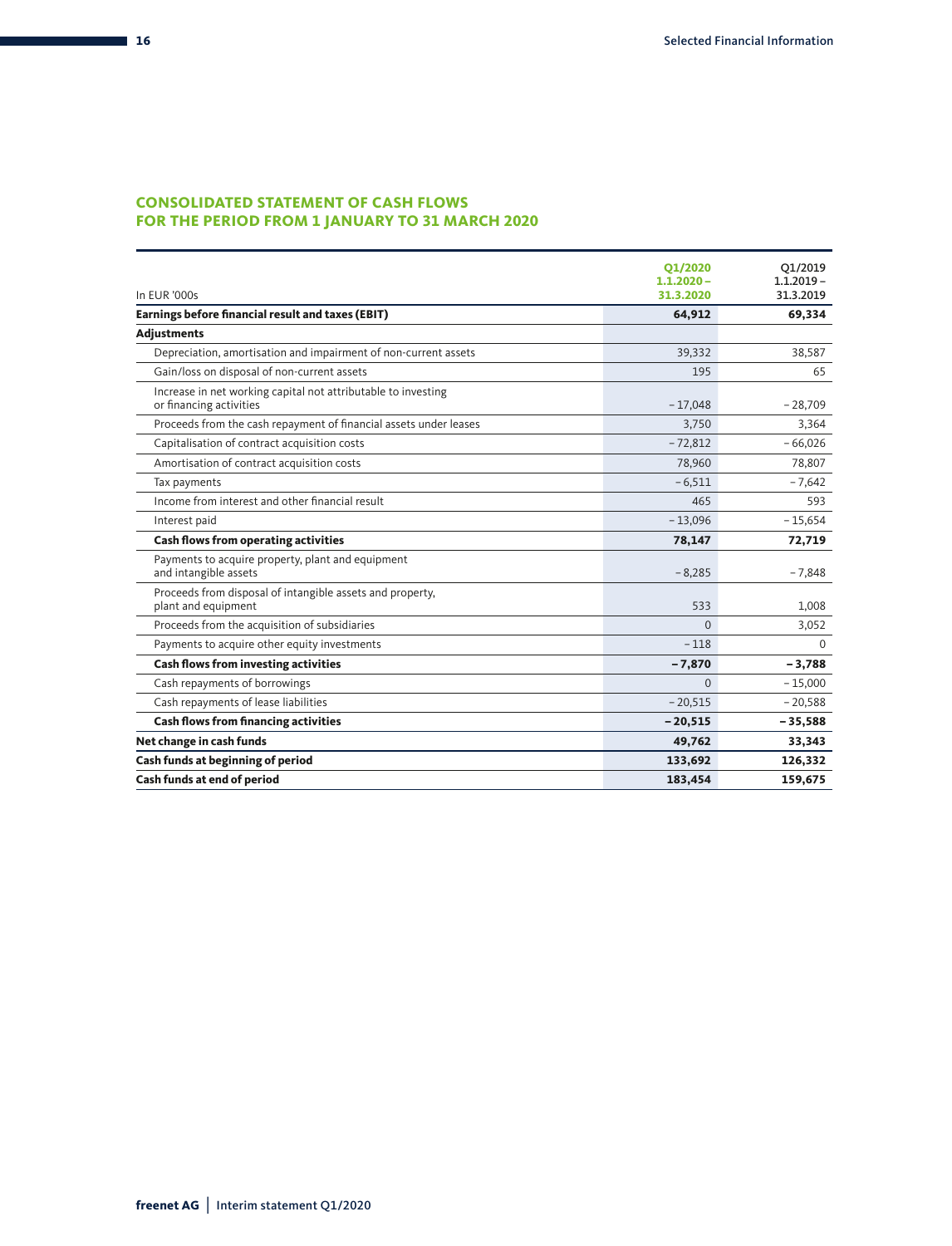#### **COMPOSITION OF CASH FUNDS**

| In EUR '000s                                        | 31.3.2020 | 31.3.2019 |
|-----------------------------------------------------|-----------|-----------|
| Liquid assets                                       | 223.454   | 189,675   |
| Liabilities to banks for short-term cash management | $-40,000$ | $-30,000$ |
|                                                     | 183,454   | 159,675   |

#### **COMPOSITION OF FREE CASH FLOW1**

| <b>Free cash flow</b>                                                         | 49,880    | 45,291    |
|-------------------------------------------------------------------------------|-----------|-----------|
| Cash repayments of lease liabilities                                          | $-20.515$ | $-20.588$ |
| Proceeds from disposal of intangible assets and property, plant and equipment | 533       | 1.008     |
| Payments to acquire property, plant and equipment and intangible assets       | $-8.285$  | $-7,848$  |
| Cash flows from operating activities                                          | 78,147    | 72,719    |
| In EUR '000s                                                                  | 31.3.2020 | 31.3.2019 |
|                                                                               |           |           |

1 Free cash flow is a non-GAAP parameter that is defined in the corporate management section of the 2019 Annual Report.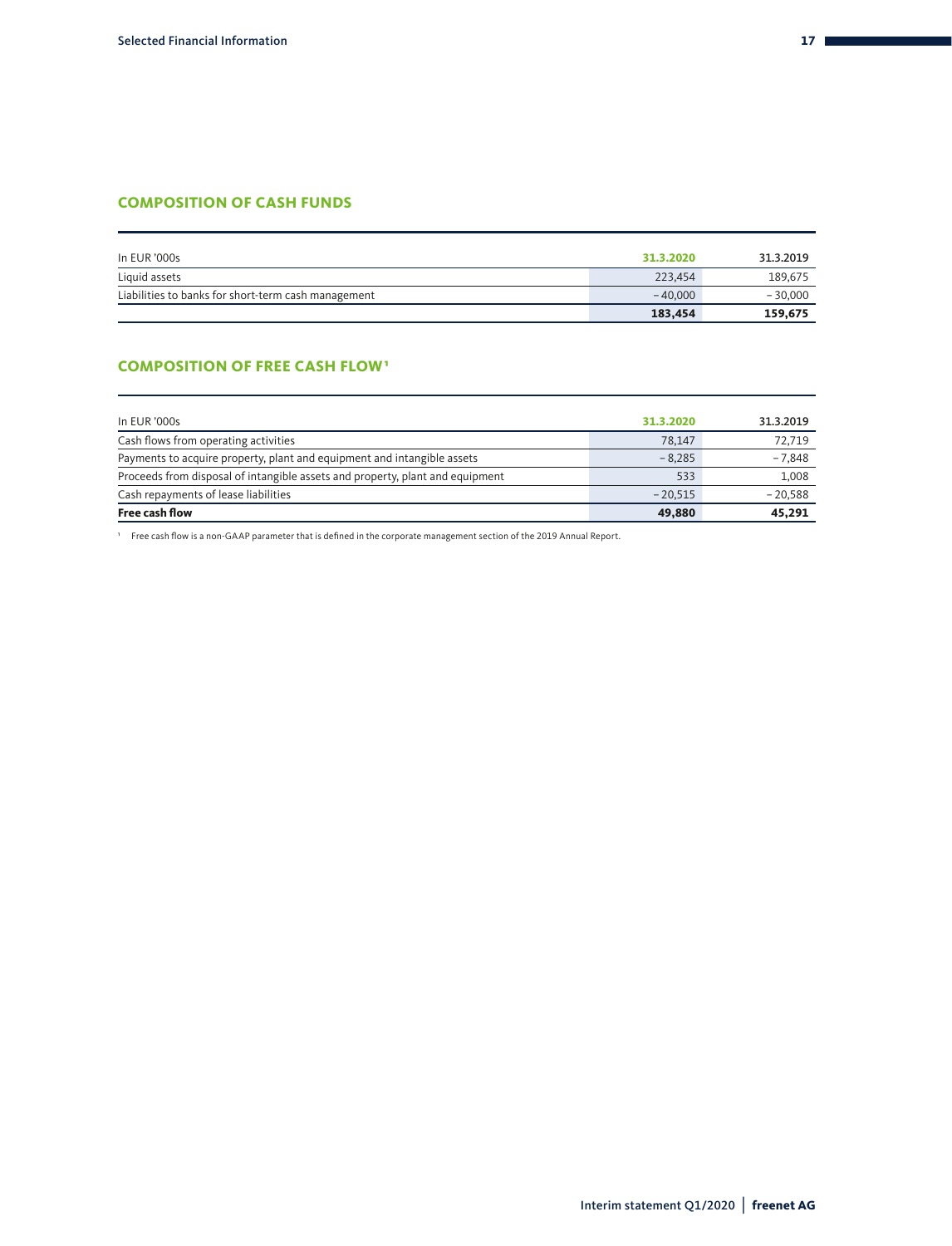#### **SEGMENT REPORT**

#### **FOR THE PERIOD FROM 1 JANUARY TO 31 MARCH 2020**

| In EUR '000s                                                               | Mobile<br>Communica-<br>tions | TV and<br>Media | Other/<br>Holding | <b>Elimination of</b><br>intersegment<br>revenue and<br>costs | <b>Total</b> |
|----------------------------------------------------------------------------|-------------------------------|-----------------|-------------------|---------------------------------------------------------------|--------------|
| Third-party revenue                                                        | 578,342                       | 58,442          | 12,061            | 0                                                             | 648,845      |
| Inter-segment revenue                                                      | 4,306                         | 2,219           | 3,924             | $-10,449$                                                     | $\Omega$     |
| Total revenue                                                              | 582,648                       | 60,661          | 15,985            | $-10,449$                                                     | 648,845      |
| Cost of materials, third party                                             | - 412,815                     | $-18,829$       | $-4,000$          | 0                                                             | $-435,644$   |
| Inter-segment cost of materials                                            | $-4,501$                      | $-3,751$        | $-209$            | 8,461                                                         | $\Omega$     |
| Total cost of materials                                                    | $-417,316$                    | $-22,580$       | $-4,209$          | 8,461                                                         | $-435,644$   |
| <b>Segment gross profit</b>                                                | 165,332                       | 38,081          | 11,776            | $-1,988$                                                      | 213,201      |
| Other operating income                                                     | 13,173                        | 142             | 834               | $-708$                                                        | 13,441       |
| Other own work capitalised                                                 | 2,837                         | 1,073           | 396               | $\Omega$                                                      | 4,306        |
| Personnel expenses                                                         | $-34,019$                     | $-14,975$       | $-9,373$          | $\Omega$                                                      | $-58,367$    |
| Other operating expenses                                                   | $-55,756$                     | $-8,795$        | $-6,482$          | 2,696                                                         | $-68,337$    |
| Thereof loss allowances on financial assets<br>and contract assets         | $-9,689$                      | $-203$          | $-11$             | 0                                                             | $-9,903$     |
| Thereof without loss allowances on financial<br>assets and contract assets | $-46,067$                     | $-8,592$        | $-6,471$          | 2,696                                                         | $-58,434$    |
| Total overhead <sup>1</sup>                                                | $-73,765$                     | $-22,555$       | $-14,625$         | 1,988                                                         | $-108,957$   |
| Thereof inter-segment allocation                                           | $-1,958$                      | $-133$          | 103               | 1,988                                                         |              |
| <b>Segment EBITDA</b>                                                      | 91,567                        | 15,526          | $-2,849$          | $\mathbf{0}$                                                  | 104,244      |
| Depreciation, amortisation and impairment                                  |                               |                 |                   |                                                               | $-39,332$    |
| <b>EBIT</b>                                                                |                               |                 |                   |                                                               | 64,912       |
| Financial result                                                           |                               |                 |                   |                                                               | $-7,155$     |
| Income taxes                                                               |                               |                 |                   |                                                               | $-6,545$     |
| <b>Consolidated profit</b>                                                 |                               |                 |                   |                                                               | 51,212       |
| Consolidated profit attributable<br>to shareholders of freenet AG          |                               |                 |                   |                                                               | 52,999       |
| Consolidated profit attributable<br>to non-controlling interests           |                               |                 |                   |                                                               | $-1,787$     |
| <b>Net cash investments</b>                                                | 5,403                         | 1,694           | 655               |                                                               | 7,752        |

' The overhead costs as the difference between gross profit and EBITDA include the items other operating income, other own work capitalised, personnel expenses and<br>other operating expenses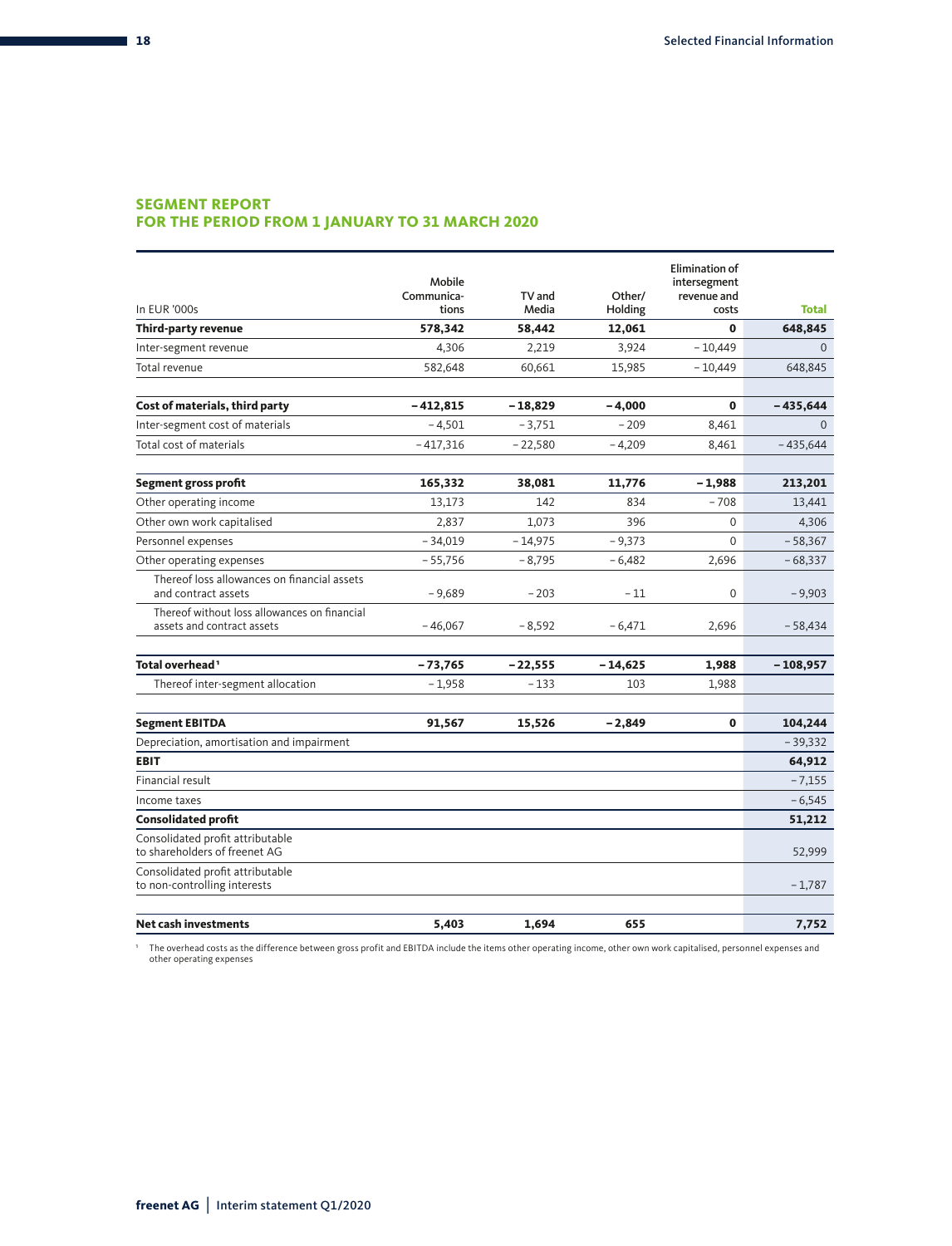#### **SEGMENT REPORT FOR THE PERIOD FROM 1 JANUARY TO 31 MARCH 2019**

| In EUR '000s                                                               | Mobile<br>Communica-<br>tions | TV and<br>Media | Other/<br>Holding | Elimination of<br>intersegment<br>revenue and<br>costs | Total       |
|----------------------------------------------------------------------------|-------------------------------|-----------------|-------------------|--------------------------------------------------------|-------------|
| Third-party revenue                                                        | 620,039                       | 58,663          | 11,231            | $\bf{0}$                                               | 689,933     |
| Inter-segment revenue                                                      | 4,637                         | 2,312           | 3,587             | $-10,536$                                              | $\mathbf 0$ |
| Total revenue                                                              | 624,676                       | 60,975          | 14,818            | $-10,536$                                              | 689,933     |
| Cost of materials, third party                                             | $-440,567$                    | $-18,129$       | $-3,932$          | $\mathbf 0$                                            | $-462,628$  |
| Inter-segment cost of materials                                            | $-4,555$                      | $-3,750$        | $-221$            | 8,526                                                  | $\Omega$    |
| Total cost of materials                                                    | $-445,122$                    | $-21,879$       | $-4,153$          | 8,526                                                  | $-462,628$  |
| <b>Segment gross profit</b>                                                | 179,554                       | 39,096          | 10,665            | $-2,010$                                               | 227,305     |
| Other operating income                                                     | 11,011                        | 2,693           | 841               | $-775$                                                 | 13,770      |
| Other own work capitalised                                                 | 2,099                         | 1,228           | 371               | $\mathbf 0$                                            | 3,698       |
| Personnel expenses                                                         | $-33,360$                     | $-16,013$       | $-9,240$          | $\Omega$                                               | $-58,613$   |
| Other operating expenses                                                   | $-62,825$                     | $-12,668$       | $-5,531$          | 2,785                                                  | $-78,239$   |
| Thereof loss allowances on financial assets<br>and contract assets         | $-11,790$                     | $-121$          | $-73$             | $\mathbf 0$                                            | $-11,984$   |
| Thereof without loss allowances on financial<br>assets and contract assets | $-51,035$                     | $-12,547$       | $-5,458$          | 2,785                                                  | $-66,255$   |
| Total overhead <sup>1</sup>                                                | $-83,075$                     | $-24,760$       | $-13,559$         | 2,010                                                  | $-119,384$  |
| Thereof inter-segment allocation                                           | $-1,889$                      | $-284$          | 163               | 2,010                                                  |             |
| <b>Segment EBITDA</b>                                                      | 96,479                        | 14,336          | $-2,894$          | $\mathbf 0$                                            | 107,921     |
| Depreciation, amortisation and impairment                                  |                               |                 |                   |                                                        | $-38,587$   |
| <b>EBIT</b>                                                                |                               |                 |                   |                                                        | 69,334      |
| Financial result                                                           |                               |                 |                   |                                                        | $-8,241$    |
| Income taxes                                                               |                               |                 |                   |                                                        | $-4,911$    |
| <b>Consolidated profit</b>                                                 |                               |                 |                   |                                                        | 56,182      |
| Consolidated profit attributable<br>to shareholders of freenet AG          |                               |                 |                   |                                                        | 59,583      |
| Consolidated profit attributable<br>to non-controlling interests           |                               |                 |                   |                                                        | $-3,401$    |
| <b>Net cash investments</b>                                                | 3,740                         | 2,475           | 625               |                                                        | 6,840       |

' The overhead costs as the difference between gross profit and EBITDA include the items other operating income, other own work capitalised, personnel expenses and<br>other operating expenses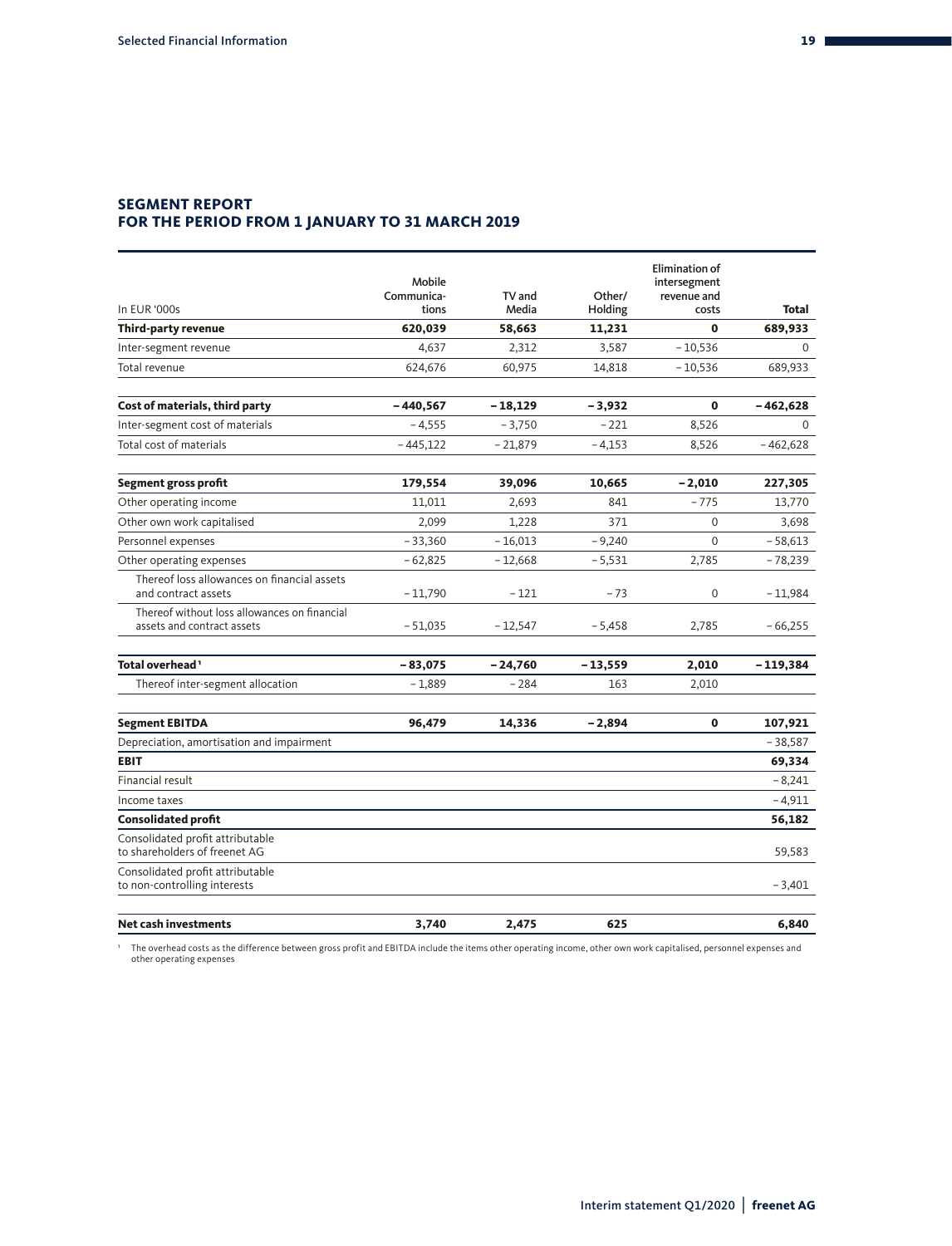### FURTHER INFORMATION **GLOSSARY**

**Adjusted EBITDA** EBITDA (see "EBITDA") adjusted for onetime effects.

**Adjusted debt ratio** Ratio between adjusted net debt (see "Adjusted net debt") and EBITDA (see "EBITDA") generated in the last 12 months.

**Adjusted net debt** Net debt (see "Net debt") less equity investments (see "Equity investments").

**ARPU (Mobile Communications segment)** abbr. Average revenue per user. The customer group-specific usage fee divided by the average number of customers on the relevant reference date.

**Debt ratio** Ratio between net debt (see "Net debt") and EBITDA (see "EBITDA") generated in the last twelve months.

**Diluted earnings per share** Diluted earnings per share are calculated by dividing the profit attributable to the shareholders by the weighted average number of shares outstanding increased by potentially dilutive shares. The number of potentially dilutive shares is calculated as the difference between the potential ordinary shares attributable to employee incentive programmes measured at the subscription price and the ordinary shares issuable at fair value.

**Earnings per share** The portion of consolidated profit or loss which is attributable to an individual share. It is calculated by dividing consolidated profit/loss by the weighted average number of issued shares.

**EBT** Earnings before taxes

**EBIT** Earnings before interest and taxes.

**EBITDA** EBIT (see "EBIT") plus depreciation, amortisation and impairment

**Equity investments** Market value of Sunrise Communications Group AG and CECONOMY AG on the reporting date. The market value of Sunrise Communications Group AG is calculated by multiplying the closing price of the Sunrise share on the Swiss stock exchange by the number of shares held by the freenet Group (11,051,578) as of the relevant reference date. Swiss francs are translated into euros using an officially defined reference date rate based on data of Bloomberg. The market value of CECONOMY AG is calculated by multiplying the closing price of the CECONOMY share on the Frankfurt stock exchange by the number of CECONOMY AG shares held by the freenet Group (32,633,555 no-par-value shares) as of the relevant reference date.

**Equity ratio** Ratio between equity to total equity and liabilities.

**Free cash flow** Cash flows from operating activities less CAPEX (see "Net investments") and cash repayments of lease liabilities.

**freenet TV subscribers (RGU)** RGU means "revenue generating unit"; it refers to active freenet TV subscribers.

**Gross profit** Revenue less cost of materials.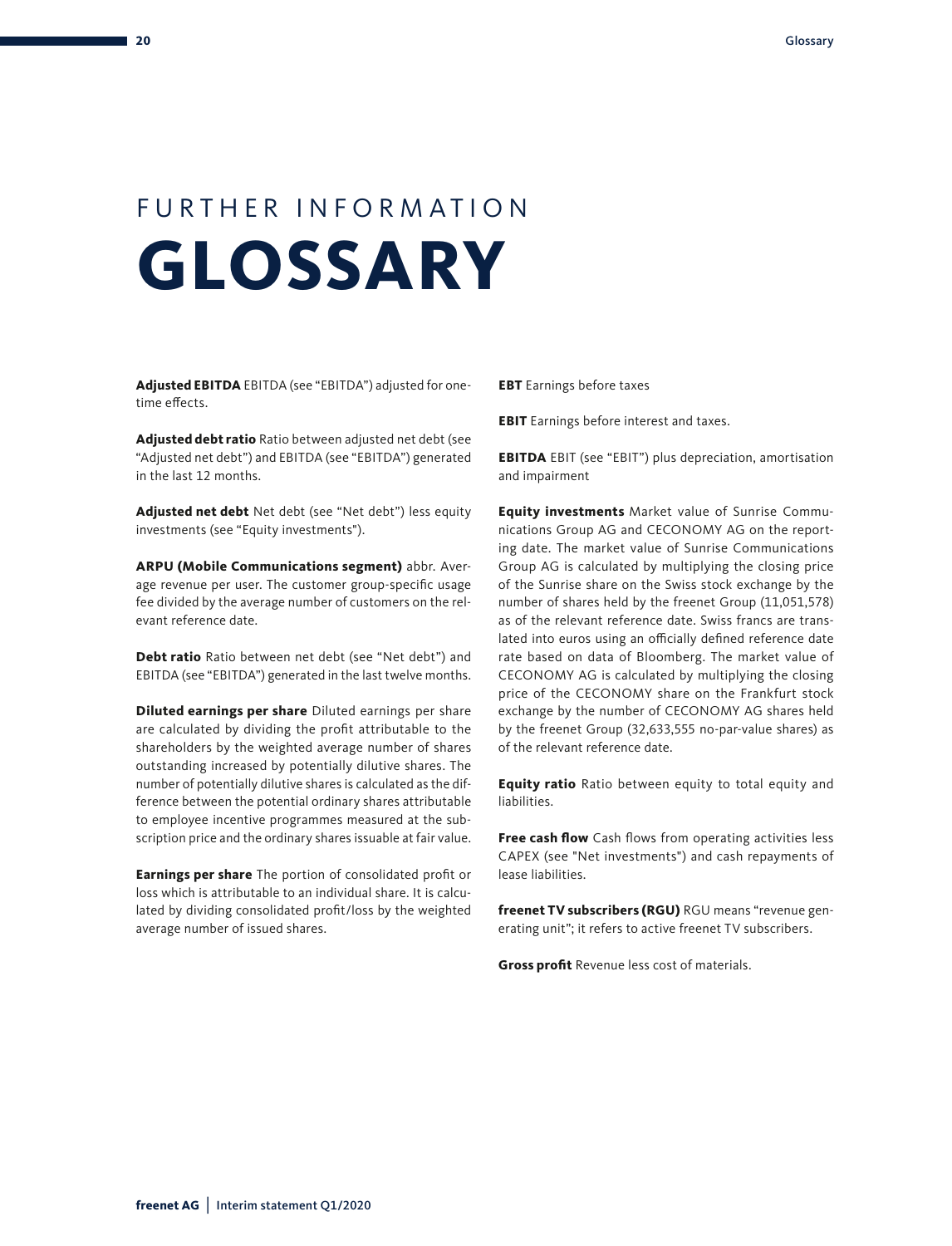**Gross profit margin** Ratio between gross profit and revenue.

**IPTV** abbr. Internet protocol television; refers to the transmission of television programmes and films using the Internet Protocol – as opposed to other broadcasting channels such as cable television, DVB-T2 or satellite.

**Net debt** Long-term and short-term borrowings shown in the balance sheet, less liquid assets, less equity investments (see "Equity investments").

**Net investments (CAPEX)** Investments in property, plant and equipment and intangible assets, less proceeds from the disposal of intangible assets and property, plant and equipment.

**Net lease liabilities** Non-current and current lease liabilities shown in the balance sheet, less non-current and current lease assets.

**No-frills** No-frills tariffs deliberately have a simple structure, and in general do not include a subsidised device. Traditionally, they are marketed by way of direct distribution (e.g. online) and not via specialist outlets.

**Overhead** Overhead includes the items other operating income, other own work capitalised, personnel expenses and other operating expenses

**Postpaid** Mobile services billed subsequently (usually 24-month contracts).

**Prepaid** Mobile services billed in advance.

**TV customers** Customers of the freenet Group in the TV and Media segment who are freenet TV subscribers (RGU) (see "freenet TV subscribers (RGU)") or waipu.tv subscribers (see "waipu.tv subscribers").

**waipu.tv subscribers** Customers who use the service of waipu.tv in connection with one of the fee-based tariffs offered (e.g. Comfort or Perfect).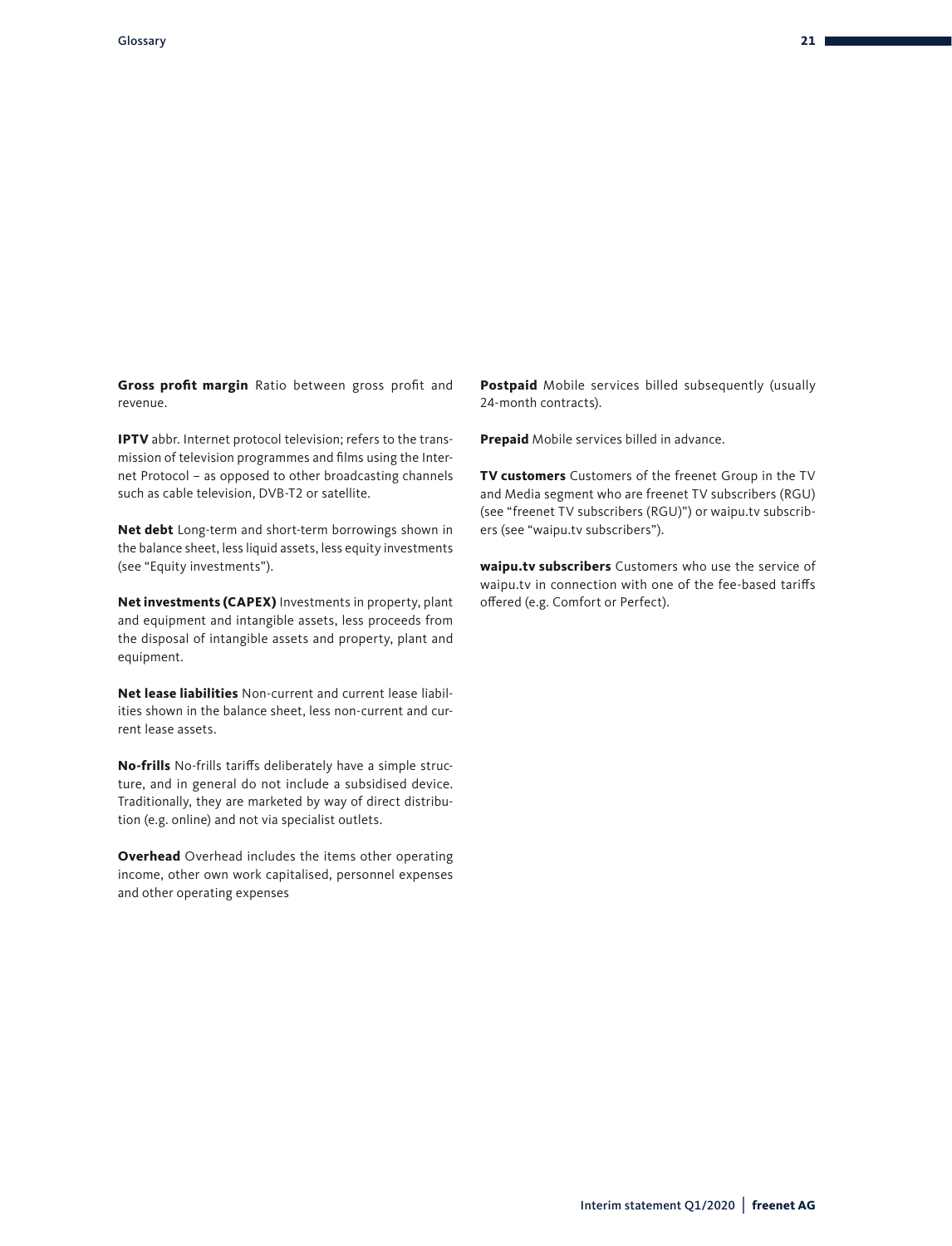### FURTHER INFORMATION **FINANCIAL CALENDAR**

| Date                         | Event                                                          |
|------------------------------|----------------------------------------------------------------|
| 4 May 2020                   | Interim Statement as of 31 March 2020 - First quarter 2020     |
| 27 May 2020 <sup>1</sup>     | Annual General Meeting of freenet AG                           |
| 13 August 2020 <sup>1</sup>  | Interim Report as of 30 June 2020 - Second quarter 2020        |
| 6 November 2020 <sup>1</sup> | Interim Statement as of 30 September 2020 - Third quarter 2020 |

1 All dates are subject to change.

The annual report and our interim reports are also available for download on the Internet at: http://www.freenet-group.de/investor-relations/publikationen

The English version of the interim statement is a convenience translation of the German version. The German version is legally binding.

Current information regarding freenet AG and the freenet shares is available on our website at: www.freenet-group.de/en.



If you have installed a QR-Code recognition software on your smartphone, you will be directed to the freenet Group homepage by scanning this code.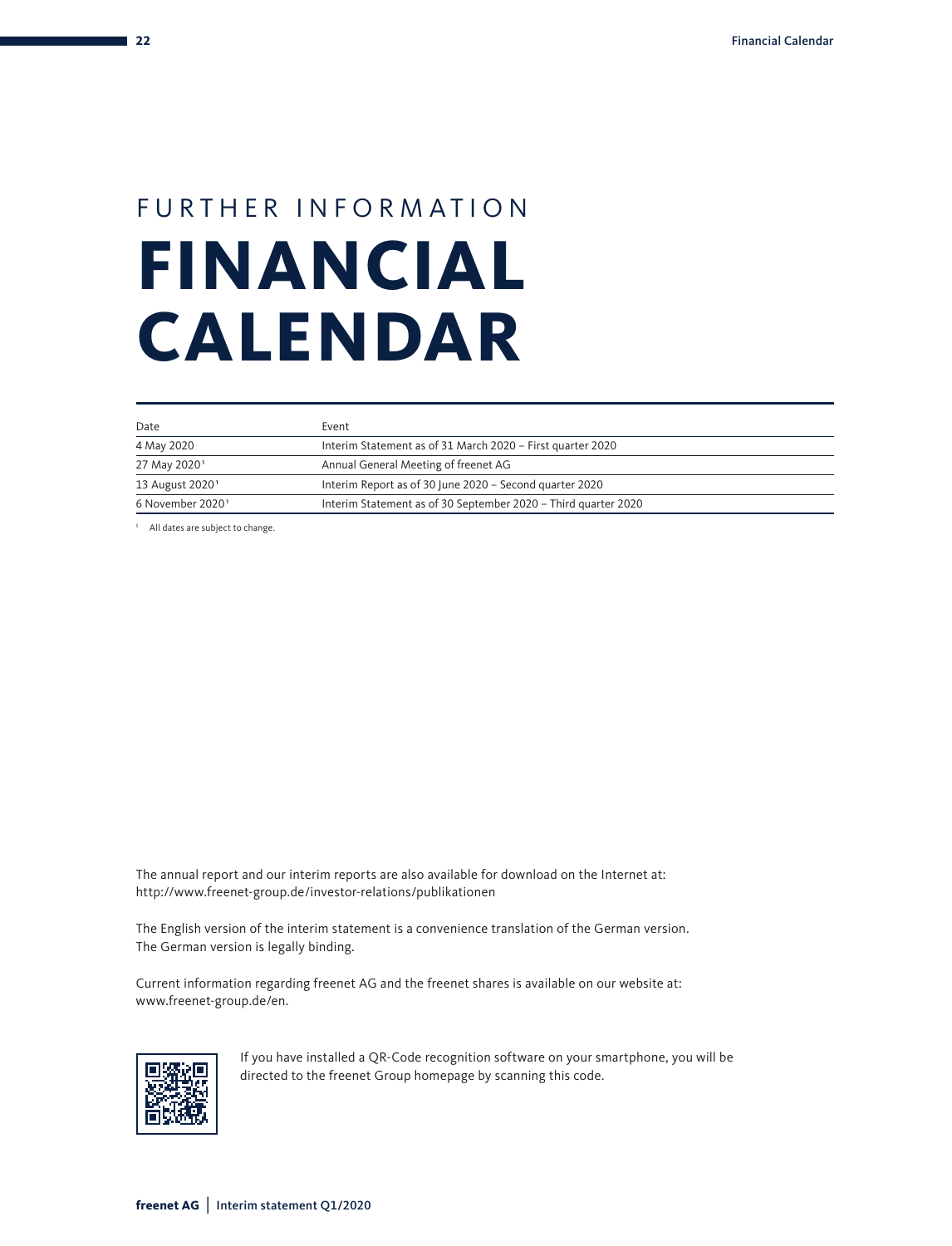### FURTHER INFORMATION **IMPRINT AND CONTACT**

#### **freenet AG**

Hollerstraße 126 24782 Büdelsdorf, Germany

Telefon: + 49 (0) 43 31/69-10 00 Internet: www.freenet-group.de

#### **freenet AG**

Investor Relations Team Deelbögenkamp 4c 22297 Hamburg, Germany

Telefon: + 49 (0) 40/5 13 06-7 78 E-Mail: investor.relations@freenet.ag

#### **CONSULTING, CONCEPT&DESIGN**

Silvester Group www.silvestergroup.com